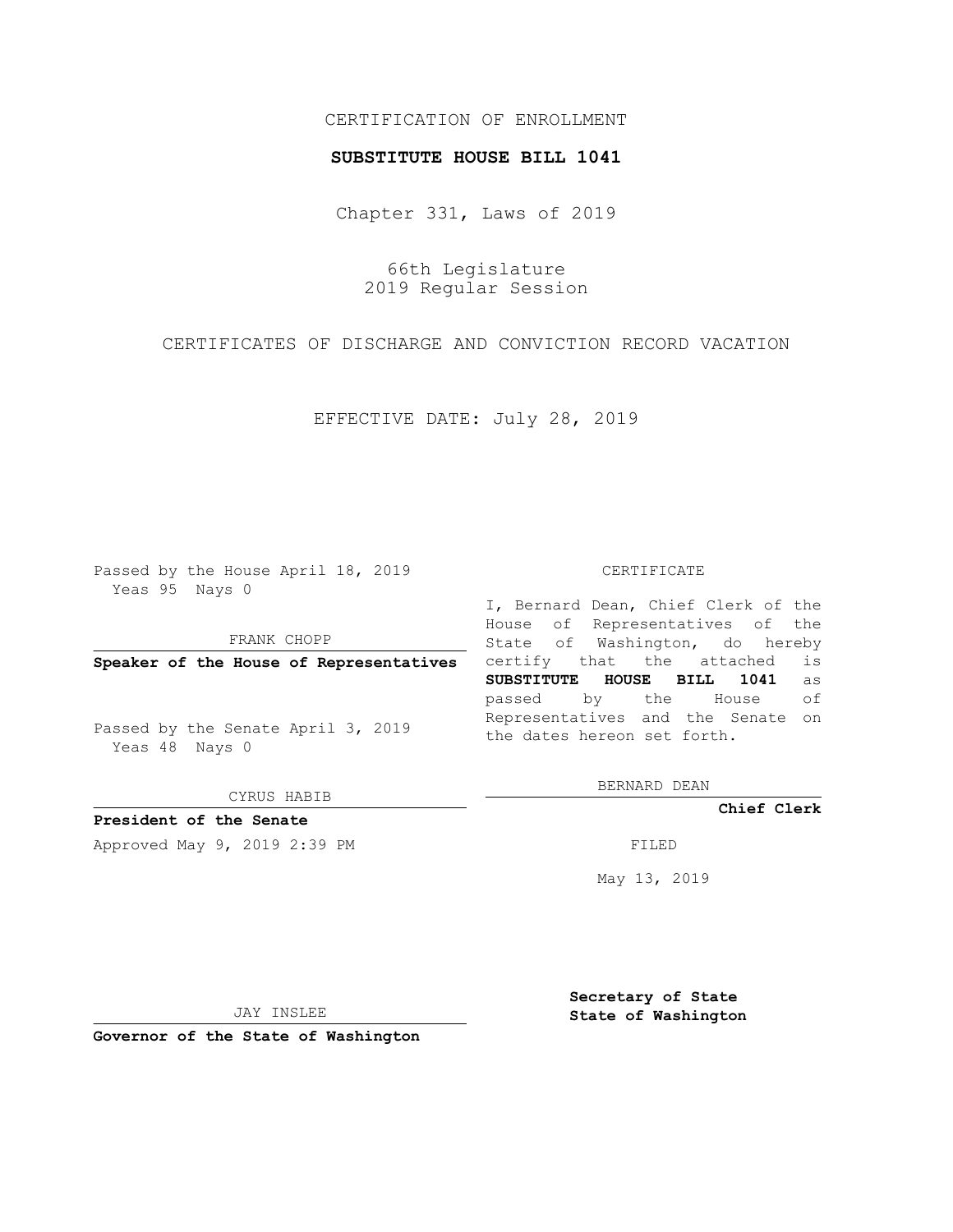### **SUBSTITUTE HOUSE BILL 1041**

AS AMENDED BY THE SENATE

Passed Legislature - 2019 Regular Session

# **State of Washington 66th Legislature 2019 Regular Session**

**By** House Public Safety (originally sponsored by Representatives Hansen, Irwin, Ryu, Jinkins, Wylie, Santos, and Caldier)

READ FIRST TIME 02/11/19.

 AN ACT Relating to promoting successful reentry by modifying the process for obtaining certificates of discharge and vacating conviction records; amending RCW 9.94A.640 and 9.94A.030; reenacting and amending RCW 9.94A.637 and 9.96.060; and creating a new section.

5 BE IT ENACTED BY THE LEGISLATURE OF THE STATE OF WASHINGTON:

6 NEW SECTION. **Sec. 1.** This act may be known and cited as the new 7 hope act.

8 **Sec. 2.** RCW 9.94A.637 and 2009 c 325 s 3 and 2009 c 288 s 2 are 9 each reenacted and amended to read as follows:

10 (1)( $(\overline{a})$ )) When an offender has completed all requirements of the sentence, including any and all legal financial obligations, and 12 while under the custody ((and)) or supervision of the department, the secretary or the secretary's designee shall notify the sentencing 14 court, which shall discharge the offender and provide the offender with a certificate of discharge by issuing the certificate to the offender in person or by mailing the certificate to the offender's last known address. A certificate of discharge issued under this subsection (1) is effective on the date the offender completed all conditions of his or her sentence.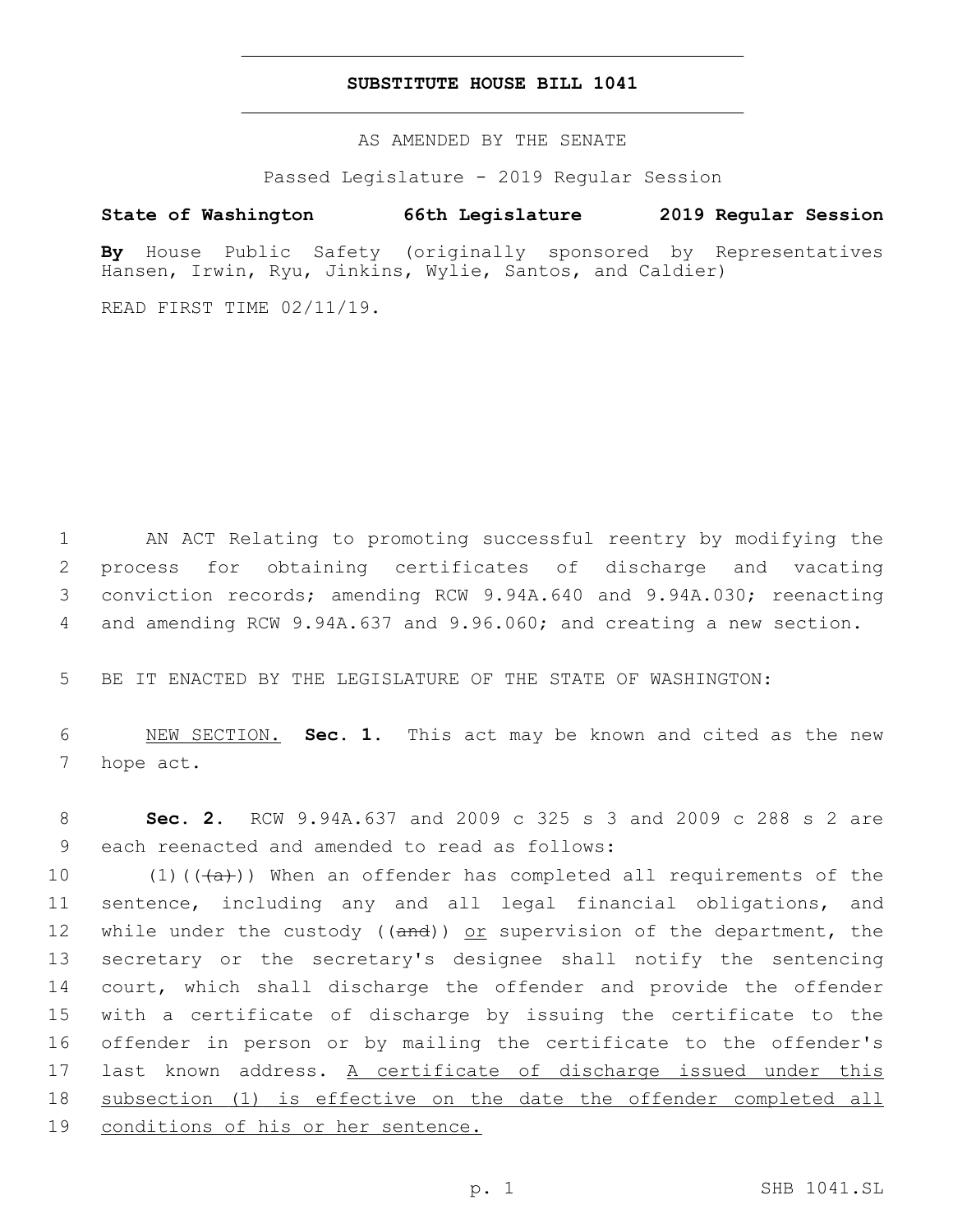1 (((b)(i)) (2)(a) When an offender has reached the end of his or her supervision with the department and has completed all the requirements of the sentence except his or her legal financial obligations, the secretary's designee shall provide the county clerk with a notice that the offender has completed all nonfinancial requirements of the sentence. The notice must list the specific sentence requirements that have been completed, so that it is clear to the sentencing court that the offender is entitled to discharge upon completion of the legal financial obligations of the sentence.

 $((\overrightarrow{\pm}i))$  (b) When the department has provided the county clerk with notice under (a) of this subsection showing that an offender has completed all the requirements of the sentence and the offender subsequently satisfies all legal financial obligations under the 14 sentence, the county clerk shall promptly notify the sentencing 15 court((, including the notice from the department, which)). Upon 16 receipt of the notice under this subsection (2)(b), the court shall discharge the offender and provide the offender with a certificate of 18 discharge ((by issuing the certificate to the offender in person or 19 by mailing the certificate to the offender's last known address)).  $\underline{A}$  certificate of discharge issued under this subsection (2) is effective on the date the offender completed all conditions of his or her sentence.

23 (((c) When an offender who is subject to requirements of the sentence in addition to the payment of legal financial obligations 25 either is not subject to supervision by the department or does not 26 complete the requirements while under supervision of the department, 27 it is the offender's responsibility to provide the court with verification of the completion of the sentence conditions other than the payment of legal financial obligations. When the offender satisfies all legal financial obligations under the sentence, the county clerk shall notify the sentencing court that the legal financial obligations have been satisfied. When the court has received both notification from the clerk and adequate verification 34 from the offender that the sentence requirements have been completed, the court shall discharge the offender and provide the offender  $\overline{\text{width}})$ 

 (3) In the absence of a certificate of discharge issued under subsection (1) or (2) of this section, the offender may file a motion with the sentencing court for a certificate of discharge. The sentencing court shall issue a certificate of discharge upon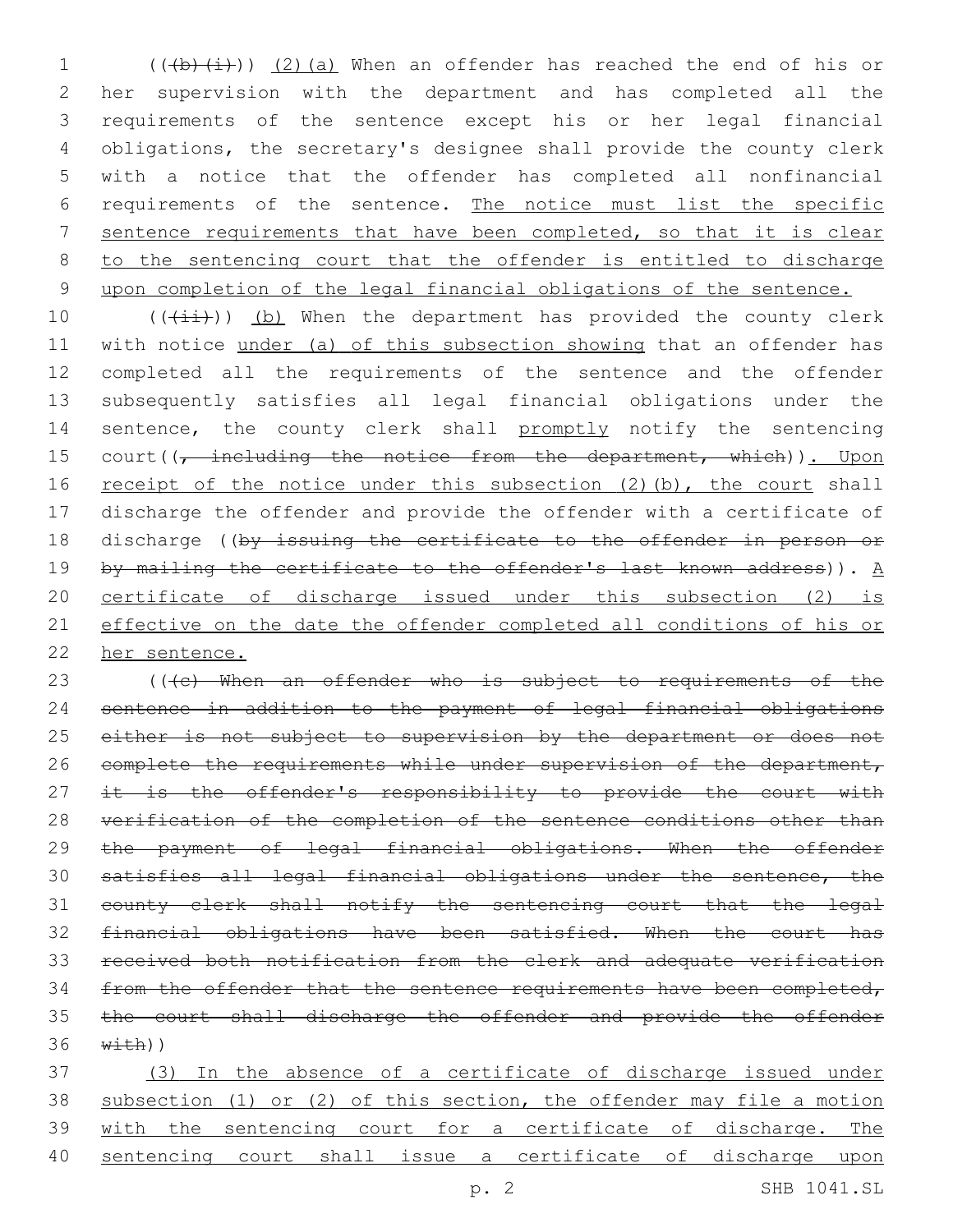verification of completion of all sentencing conditions, including any and all legal financial obligations. A certificate of discharge issued under this subsection (3) is effective on the date the offender completed all conditions of his or her sentence.

 (4) In the absence of a certificate of discharge issued under subsection (1), (2), or (3) of this section, the offender may file a motion with the sentencing court for a certificate of discharge and shall provide verification of completion of all nonfinancial conditions of his or her sentence, unless the court finds good cause to waive this requirement. A certificate of discharge issued under this subsection (4) is effective on the later of: (a) Five years 12 after completion of community custody, or if the offender was not 13 required to serve community custody, after the completion of full and 14 partial confinement; or (b) the date any and all legal financial obligations were satisfied.

 (5) The court shall issue a certificate of discharge by issuing the certificate to the offender in person or by mailing the 18 certificate to the offender's last known address.

 $((+2+))$   $(6)$  (a) ((For purposes of this subsection  $(2)$ ,)) A no- contact order is not a requirement of the offender's sentence. An offender who has completed all requirements of the sentence, including any and all legal financial obligations, is eligible for a certificate of discharge even if the offender has an existing no- contact order that excludes or prohibits the offender from having 25 contact with a specified person or ((business)) entity or coming 26 within a set distance of any specified location.

 (( $\left(\frac{1}{2}\right)$ ) In the case of an eligible offender who has a no-contact order as part of the judgment and sentence, the offender may petition the sentencing court to issue a certificate of discharge and a 30 separate no-contact order ((by filing a petition in the sentencing 31 court and)), which must include paying the appropriate filing fee 32 ((associated with the petition)) for the separate no-contact order. This filing fee does not apply to an offender seeking a certificate of discharge when the offender has a no-contact order separate from 35 the judgment and sentence.

 (((i)(A) The court shall issue a certificate of discharge and a separate no-contact order under this subsection (2) if the court determines that the offender has completed all requirements of the sentence, including all legal financial obligations.)) The court shall reissue the no-contact order separately under a new civil cause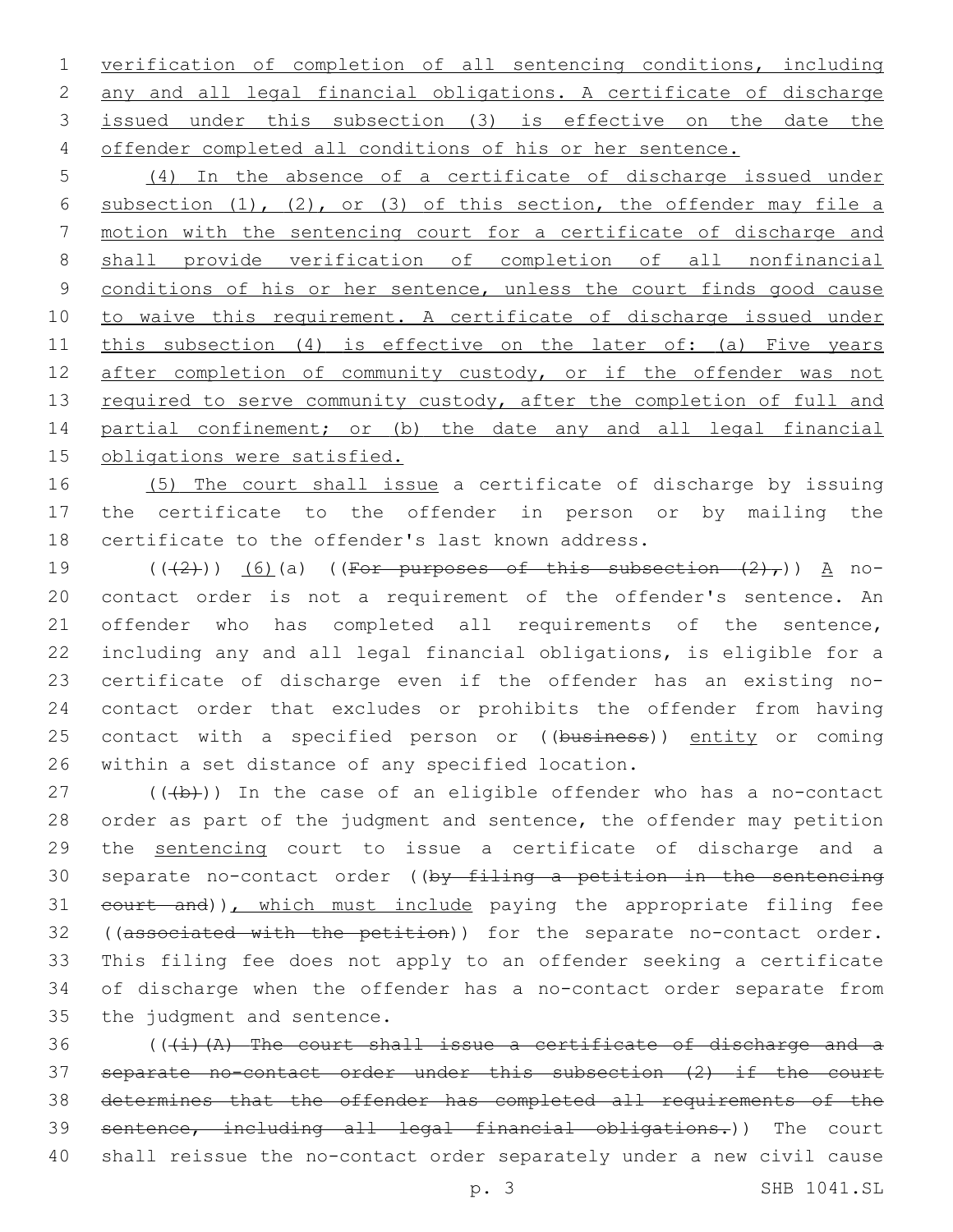number for the remaining term and under the same conditions as 2 contained in the judgment and sentence.

3 (((B))) (b) The clerk of the court shall send a copy of the new no-contact order to the individuals or entities protected by the no- contact order, along with an explanation of the reason for the change, if there is an address available in the court file. If no address is available, the clerk of the court shall forward a copy of the order to the prosecutor, who shall send a copy of the no-contact order with an explanation of the reason for the change to the last 10 known address of the protected individuals or entities.

11 ( $((4i)$  Whenever an order under this subsection  $(2)$  is issued,)) 12 (c) The clerk of the court shall forward a copy of the order to the appropriate law enforcement agency specified in the order on or before the next judicial day. The clerk shall also include a cover sheet that indicates the case number of the judgment and sentence that has been discharged. Upon receipt of the copy of the order and cover sheet, the law enforcement agency shall enter the order into any computer-based criminal intelligence information system available in this state used by law enforcement agencies to list outstanding warrants. The order shall remain in this system until it expires. The new order, and case number of the discharged judgment and sentence, shall be linked in the criminal intelligence information system for 23 purposes of enforcing the no-contact order.

 $((\overrightarrow{1}i))$  (d) A separately issued no-contact order may be 25 enforced under chapter 26.50 RCW.

26  $((\overline{(+i}v))$  (e) A separate no-contact order issued under this 27 subsection  $((2+))$  (6) is not a modification of the offender's 28 sentence.

 $((+3+))$   $(7)$  Every signed certificate and order of discharge shall be filed with the county clerk of the sentencing county. In addition, the court shall send to the department a copy of every signed certificate and order of discharge for offender sentences under the authority of the department. The county clerk shall enter into a database maintained by the administrator for the courts the names of all felons who have been issued certificates of discharge, the date of discharge, and the date of conviction and offense.

 $(1,4)$  ( $(4)$ ))  $(8)$  An offender who is not convicted of a violent offense or a sex offense and is sentenced to a term involving community supervision may be considered for a discharge of sentence by the 40 sentencing court prior to the completion of community supervision,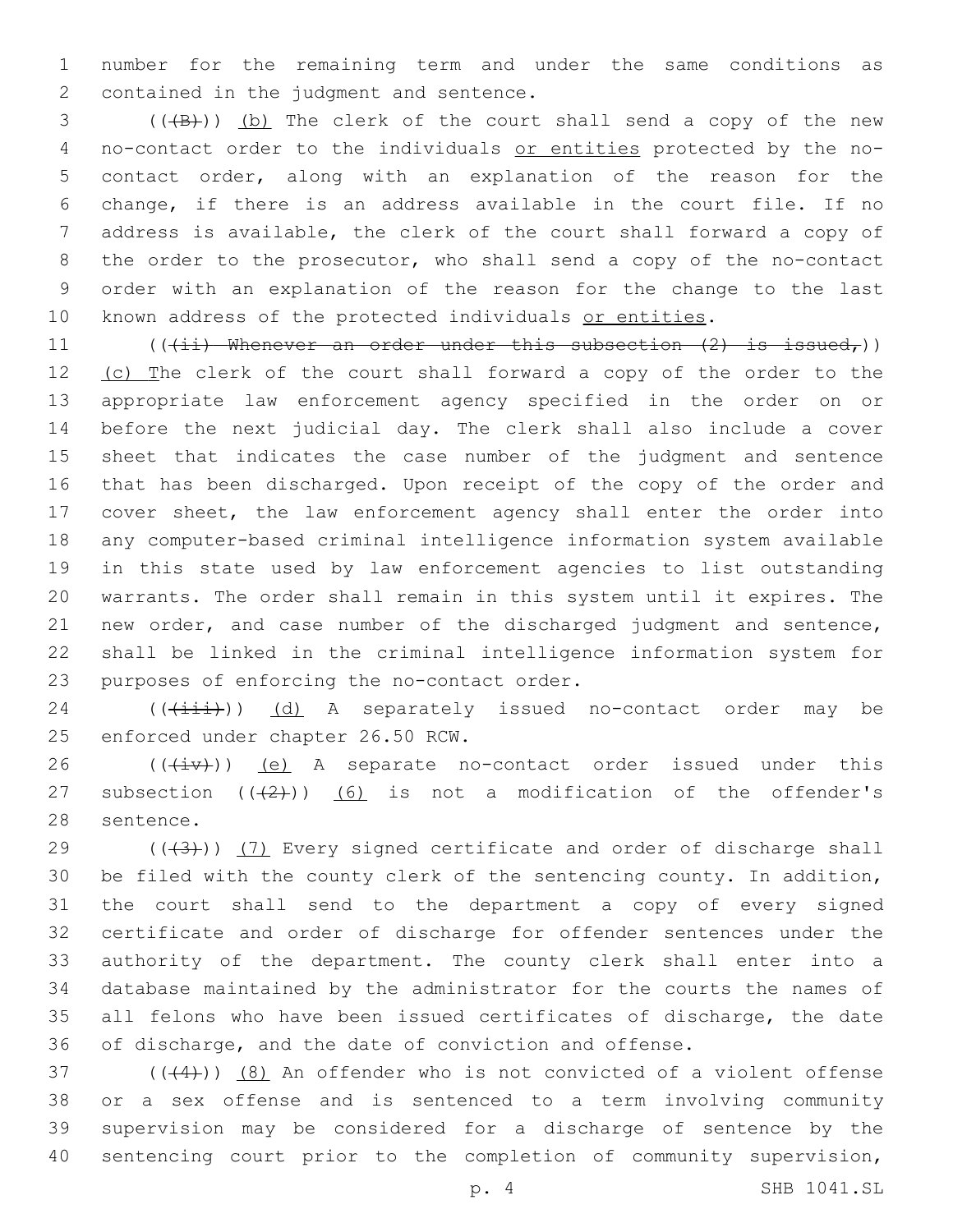provided that the offender has completed at least one-half of the term of community supervision and has met all other sentence 3 requirements.

4 (( $(45)$ )) (9) The discharge shall have the effect of restoring all civil rights not already restored by RCW 29A.08.520, and the certificate of discharge shall so state. Nothing in this section prohibits the use of an offender's prior record for purposes of determining sentences for later offenses as provided in this chapter. Nothing in this section affects or prevents use of the offender's prior conviction in a later criminal prosecution either as an element of an offense or for impeachment purposes. A certificate of discharge 12 is not based on a finding of rehabilitation.

13 (((6)) (10) Unless otherwise ordered by the sentencing court, a certificate of discharge shall not terminate the offender's obligation to comply with an order that excludes or prohibits the offender from having contact with a specified person or coming within a set distance of any specified location that was contained in the judgment and sentence. An offender who violates such an order after a certificate of discharge has been issued shall be subject to prosecution according to the chapter under which the order was 21 originally issued.

 $((+7+))$  (11) Upon release from custody, the offender may apply to the department for counseling and help in adjusting to the community. This voluntary help may be provided for up to one year following the 25 release from custody.

 **Sec. 3.** RCW 9.94A.640 and 2012 c 183 s 3 are each amended to 27 read as follows:

 (1) Every offender who has been discharged under RCW 9.94A.637 may apply to the sentencing court for a vacation of the offender's record of conviction. If the court finds the offender meets the tests prescribed in subsection (2) of this section, the court may clear the record of conviction by: (a) Permitting the offender to withdraw the offender's plea of guilty and to enter a plea of not guilty; or (b) if the offender has been convicted after a plea of not guilty, by the court setting aside the verdict of guilty; and (c) by the court dismissing the information or indictment against the offender.

(2) An offender may not have the record of conviction cleared if:

 (a) There are any criminal charges against the offender pending 39 in any court of this state or another state, or in any federal court;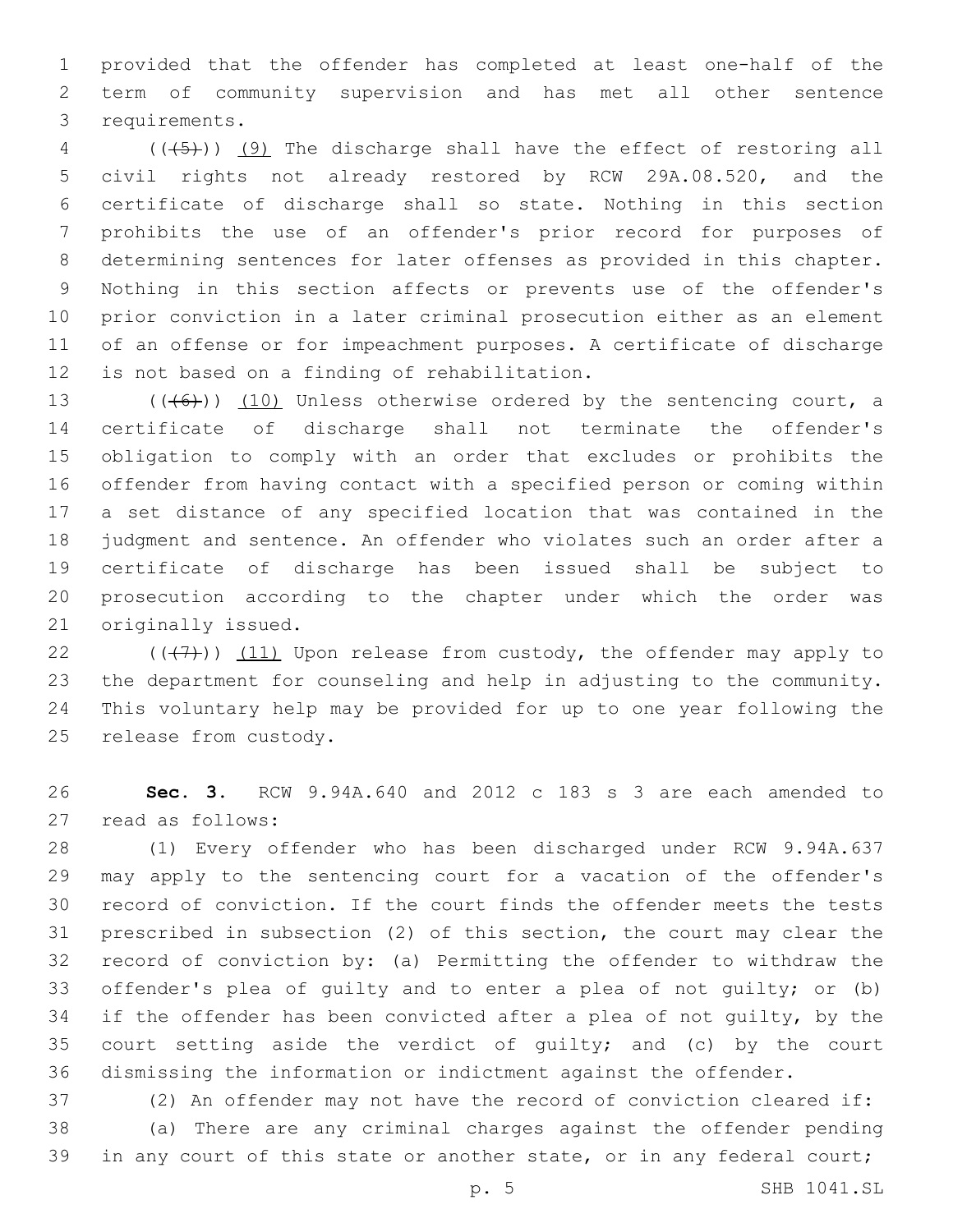1 (b) The offense was a violent offense as defined in RCW 2 9.94A.030( $\div$ 

3 (c) the offense was a)) or crime against persons as defined in RCW 43.43.830, except the following offenses may be vacated if the conviction did not include a firearm, deadly weapon, or sexual motivation enhancement: (i) Assault in the second degree under RCW 9A.36.021; (ii) assault in the third degree under RCW 9A.36.031 when 8 not committed against a law enforcement officer or peace officer; and (iii) robbery in the second degree under RCW 9A.56.210;

10  $((+d))$  (c) The offense is a class B felony and the offender has 11 been convicted of a new crime in this state, another state, or 12 federal court in the ten years prior to the application for vacation;

13 (d) The offense is a class C felony and the offender has been 14 convicted of a new crime in this state, another state, or federal 15 court ((since the date of the offender's discharge under RCW 16 9.94A.637)) in the five years prior to the application for vacation;

17 (e) The offense is a class B felony and less than ten years have 18 passed since the ((date the applicant was discharged under RCW 19 9.94A.637)) later of: (i) The applicant's release from community 20 custody; (ii) the applicant's release from full and partial 21 confinement; or (iii) the applicant's sentencing date;

22 (f) The offense was a class C felony, other than a class C felony 23 described in RCW 46.61.502(6) or 46.61.504(6), and less than five 24 years have passed since the ((date the applicant was discharged under 25 RCW 9.94A.637)) later of: (i) The applicant's release from community 26 custody; (ii) the applicant's release from full and partial 27 confinement; or (iii) the applicant's sentencing date; or

28 (g) The offense was a ((class C)) felony described in RCW 29  $46.61.502((+6))$  or  $46.61.504((+6))$ .

30 (3)(a) Except as otherwise provided, once the court vacates a record of conviction under subsection (1) of this section, the fact that the offender has been convicted of the offense shall not be included in the offender's criminal history for purposes of determining a sentence in any subsequent conviction, and the offender shall be released from all penalties and disabilities resulting from the offense. For all purposes, including responding to questions on employment applications, an offender whose conviction has been vacated may state that the offender has never been convicted of that crime. A conviction that has been vacated under this section may not be disseminated or disclosed by the state patrol or local law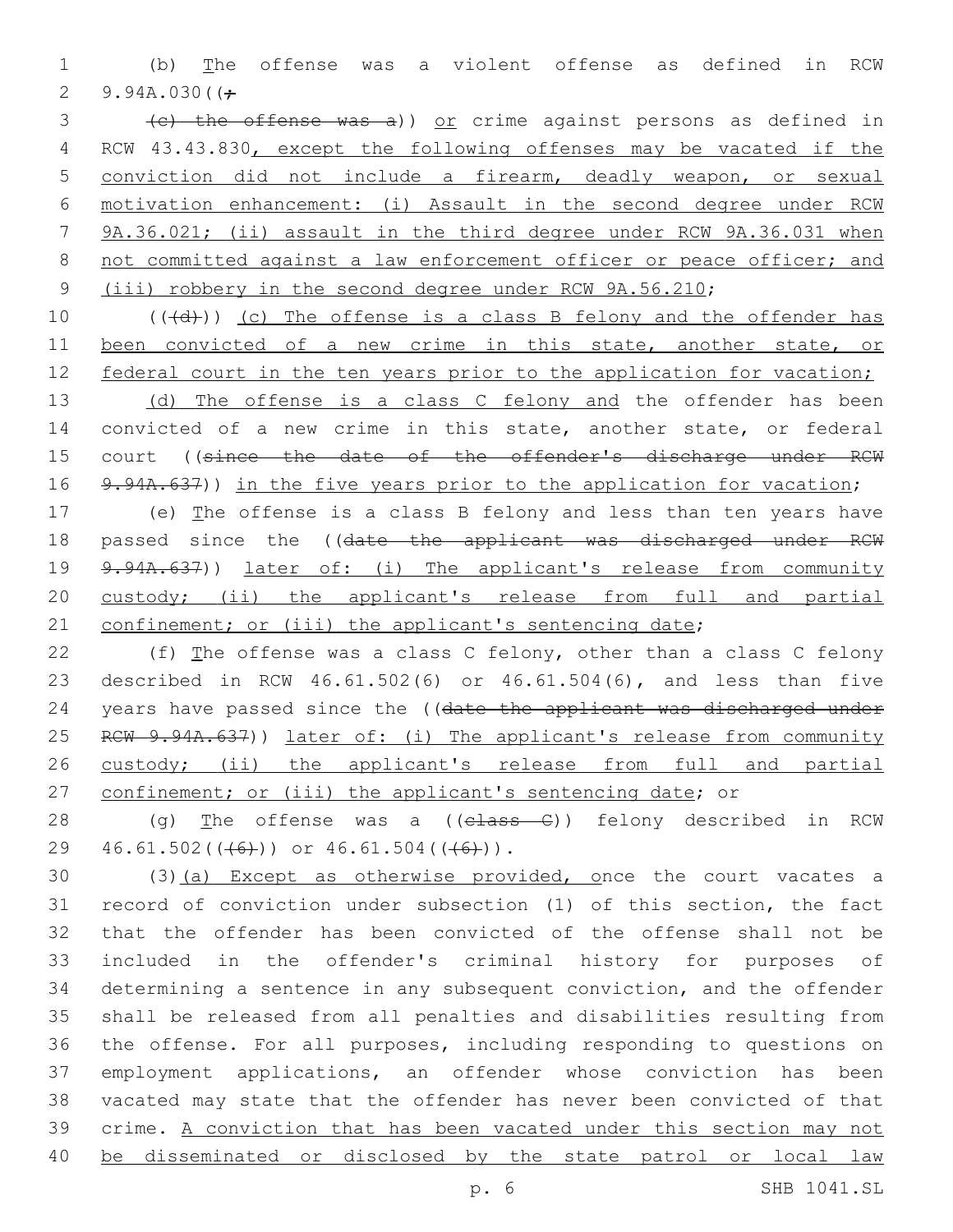enforcement agency to any person, except other criminal justice enforcement agencies. Nothing in this section affects or prevents the use of an offender's prior conviction in a later criminal prosecution, and nothing in this section affects the requirements for restoring a right to possess a firearm under RCW 9.41.040.

 (b) A conviction vacated on or after the effective date of this section qualifies as a prior conviction for the purpose of charging a present recidivist offense occurring on or after the effective date of this section, and may be used to establish an ongoing pattern of abuse for purposes of RCW 9.94A.535.

 **Sec. 4.** RCW 9.96.060 and 2017 c 336 s 2, 2017 c 272 s 9, and 2017 c 128 s 1 are each reenacted and amended to read as follows:

 (1) Every person convicted of a misdemeanor or gross misdemeanor offense who has completed all of the terms of the sentence for the misdemeanor or gross misdemeanor offense may apply to the sentencing court for a vacation of the applicant's record of conviction for the offense. If the court finds the applicant meets the tests prescribed in subsection (2) of this section, the court may in its discretion vacate the record of conviction by: (a)(i) Permitting the applicant to withdraw the applicant's plea of guilty and to enter a plea of not guilty; or (ii) if the applicant has been convicted after a plea of not guilty, the court setting aside the verdict of guilty; and (b) the court dismissing the information, indictment, complaint, or citation against the applicant and vacating the judgment and 25 sentence.

 (2) An applicant may not have the record of conviction for a misdemeanor or gross misdemeanor offense vacated if any one of the 28 following is present:

 (a) There are any criminal charges against the applicant pending 30 in any court of this state or another state, or in any federal or 31 tribal court, at the time of application;

 (b) The offense was a violent offense as defined in RCW 9.94A.030 33 or an attempt to commit a violent offense;

 (c) The offense was a violation of RCW 46.61.502 (driving while under the influence), 46.61.504 (actual physical control while under the influence), 9.91.020 (operating a railroad, etc. while intoxicated), or the offense is considered a "prior offense" under RCW 46.61.5055 and the applicant has had a subsequent alcohol or drug violation within ten years of the date of arrest for the prior

p. 7 SHB 1041.SL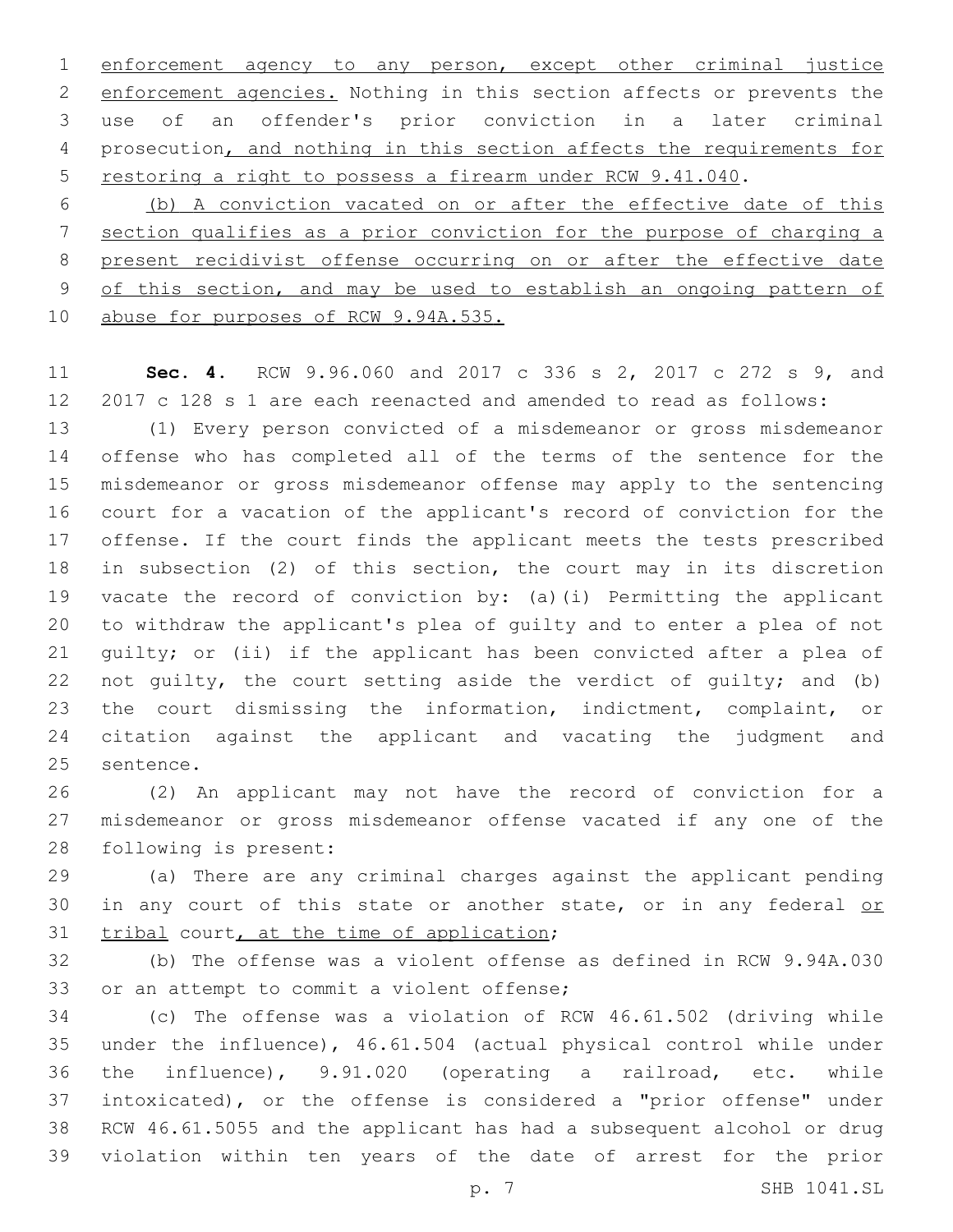offense or less than ten years has elapsed since the date of the 2 arrest for the prior offense;

 (d) The offense was any misdemeanor or gross misdemeanor violation, including attempt, of chapter 9.68 RCW (obscenity and pornography), chapter 9.68A RCW (sexual exploitation of children), or chapter 9A.44 RCW (sex offenses), except for failure to register as a 7 sex offender under RCW 9A.44.132;

 (e) The applicant was convicted of a misdemeanor or gross misdemeanor offense as defined in RCW 10.99.020, or the court determines after a review of the court file that the offense was 11 committed by one family member or household member against another, 12 or the court, after considering the damage to person or property that resulted in the conviction, any prior convictions for crimes defined in RCW 10.99.020, or for comparable offenses in another state or in 15 federal court, and the totality of the records under review by the court regarding the conviction being considered for vacation, determines that the offense involved domestic violence, and any one 18 of the following factors exist:

 (i) The applicant has not provided written notification of the vacation petition to the prosecuting attorney's office that prosecuted the offense for which vacation is sought, or has not 22 provided that notification to the court;

23 (ii) The applicant has ((previously had a conviction for domestic violence)) two or more domestic violence convictions stemming from 25 different incidents. For purposes of this subsection, however, if the current application is for more than one conviction that arose out of a single incident, none of those convictions counts as a previous 28 conviction;

 (iii) The applicant has signed an affidavit under penalty of perjury affirming that the applicant has not previously had a conviction for a domestic violence offense, and a criminal history check reveals that the applicant has had such a conviction; or

 (iv) Less than five years have elapsed since the person completed the terms of the original conditions of the sentence, including any financial obligations and successful completion of any treatment 36 ordered as a condition of sentencing;

 (f) For any offense other than those described in (e) of this subsection, less than three years have passed since the person completed the terms of the sentence, including any financial 40 obligations;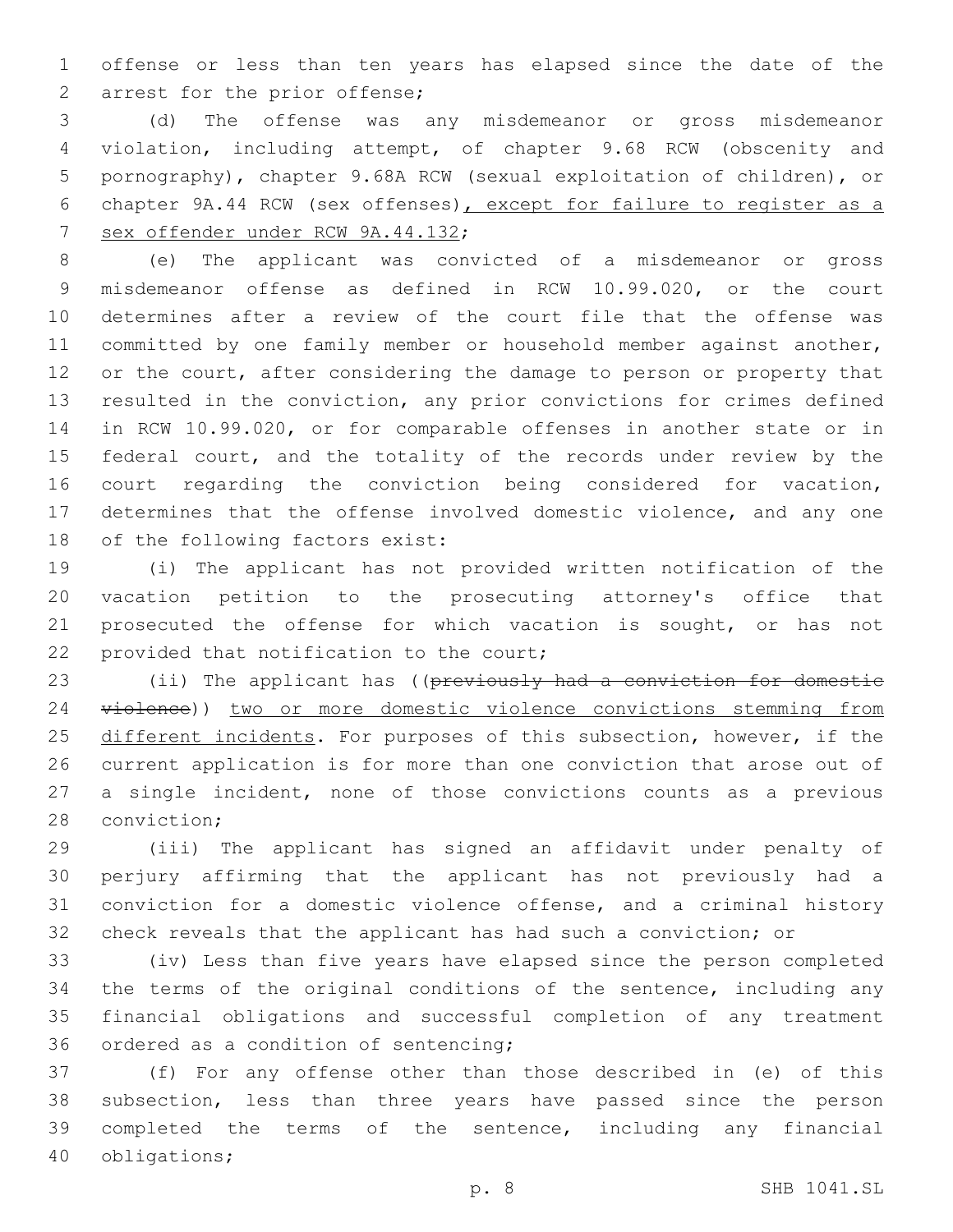(g) The offender has been convicted of a new crime in this state, 2 another state, or federal or tribal court ((since the date of conviction)) in the three years prior to the vacation application; or

 (h) ((The applicant has ever had the record of another conviction vacated; or

 $(\frac{1}{1})$ ) The applicant is currently restrained( $\frac{1}{1}$  or has been restrained within five years prior to the vacation application,)) by a domestic violence protection order, a no-contact order, an antiharassment order, or a civil restraining order which restrains 10 one party from contacting the other party or was previously 11 restrained by such an order and was found to have committed one or more violations of the order in the five years prior to the vacation 13 application.

 (3) Subject to RCW 9.96.070, every person convicted of prostitution under RCW 9A.88.030 who committed the offense as a result of being a victim of trafficking, RCW 9A.40.100, promoting prostitution in the first degree, RCW 9A.88.070, promoting commercial sexual abuse of a minor, RCW 9.68A.101, or trafficking in persons under the trafficking victims protection act of 2000, 22 U.S.C. Sec. 7101 et seq. may apply to the sentencing court for vacation of the applicant's record of conviction for the prostitution offense. An applicant may not have the record of conviction for prostitution 23 vacated if any one of the following is present:

 (a) There are any criminal charges against the applicant pending 25 in any court of this state or another state, or in any federal court, 26 for any crime other than prostitution; or

 (b) The offender has been convicted of another crime, except prostitution, in this state, another state, or federal court since the date of conviction. The limitation in this subsection (3)(b) does not apply to convictions where the offender proves by a preponderance of the evidence that he or she committed the crime as a result of being a victim of trafficking, RCW 9A.40.100, promoting prostitution in the first degree, RCW 9A.88.070, promoting commercial sexual abuse of a minor, RCW 9.68A.101, or trafficking in persons under the trafficking victims protection act of 2000, 22 U.S.C. Sec. 7101 et seq., according to the requirements provided in RCW 9.96.070 for each 37 respective conviction.

 (4) Every person convicted prior to January 1, 1975, of violating any statute or rule regarding the regulation of fishing activities, including, but not limited to, RCW 75.08.260, 75.12.060, 75.12.070,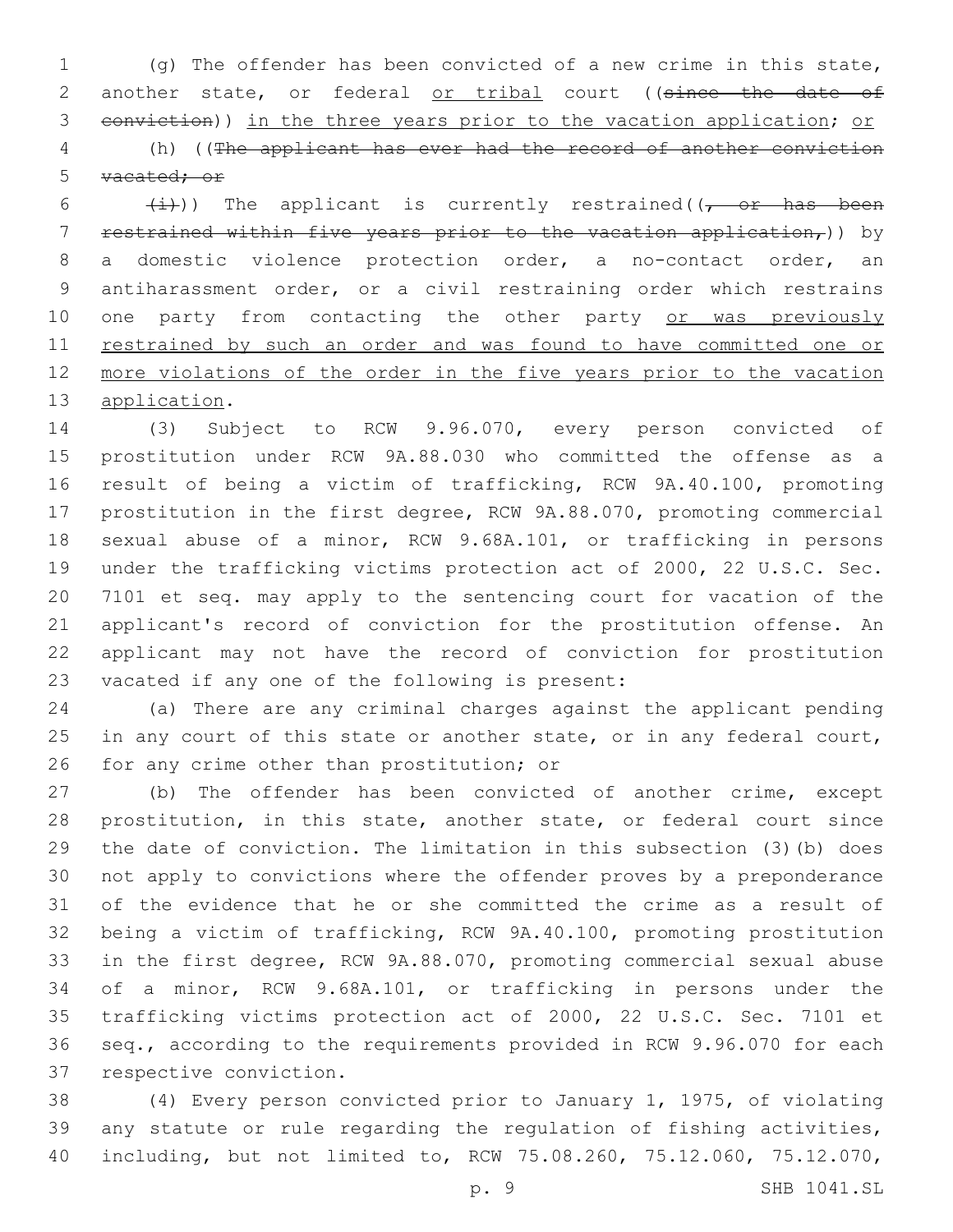75.12.160, 77.16.020, 77.16.030, 77.16.040, 77.16.060, and 77.16.240 who claimed to be exercising a treaty Indian fishing right, may apply to the sentencing court for vacation of the applicant's record of the misdemeanor, gross misdemeanor, or felony conviction for the offense. If the person is deceased, a member of the person's family or an official representative of the tribe of which the person was a member may apply to the court on behalf of the deceased person. Notwithstanding the requirements of RCW 9.94A.640, the court shall 9 vacate the record of conviction if:

 (a) The applicant is a member of a tribe that may exercise treaty 11 Indian fishing rights at the location where the offense occurred; and

 (b) The state has been enjoined from taking enforcement action of the statute or rule to the extent that it interferes with a treaty Indian fishing right as determined under *United States v. Washington*, 384 F. Supp. 312 (W.D. Wash. 1974), or *Sohappy v. Smith*, 302 F. Supp. 899 (D. Oregon 1969), and any posttrial orders of those courts, or any other state supreme court or federal court decision.

 (5)(a) Except as provided in (c) of this subsection, once the court vacates a record of conviction under this section, the person shall be released from all penalties and disabilities resulting from the offense and the fact that the person has been convicted of the offense shall not be included in the person's criminal history for purposes of determining a sentence in any subsequent conviction. For all purposes, including responding to questions on employment or housing applications, a person whose conviction has been vacated under this section may state that he or she has never been convicted 27 of that crime. However, nothing in this section affects the requirements for restoring a right to possess a firearm under RCW 9.41.040. Except as provided in (b) of this subsection, nothing in this section affects or prevents the use of an offender's prior 31 conviction in a later criminal prosecution.

 (b) When a court vacates a record of domestic violence as defined in RCW 10.99.020 under this section, the state may not use the vacated conviction in a later criminal prosecution unless the conviction was for: (i) Violating the provisions of a restraining order, no-contact order, or protection order restraining or enjoining the person or restraining the person from going on to the grounds of or entering a residence, workplace, school, or day care, or prohibiting the person from knowingly coming within, or knowingly remaining within, a specified distance of a location (RCW 10.99.040,

p. 10 SHB 1041.SL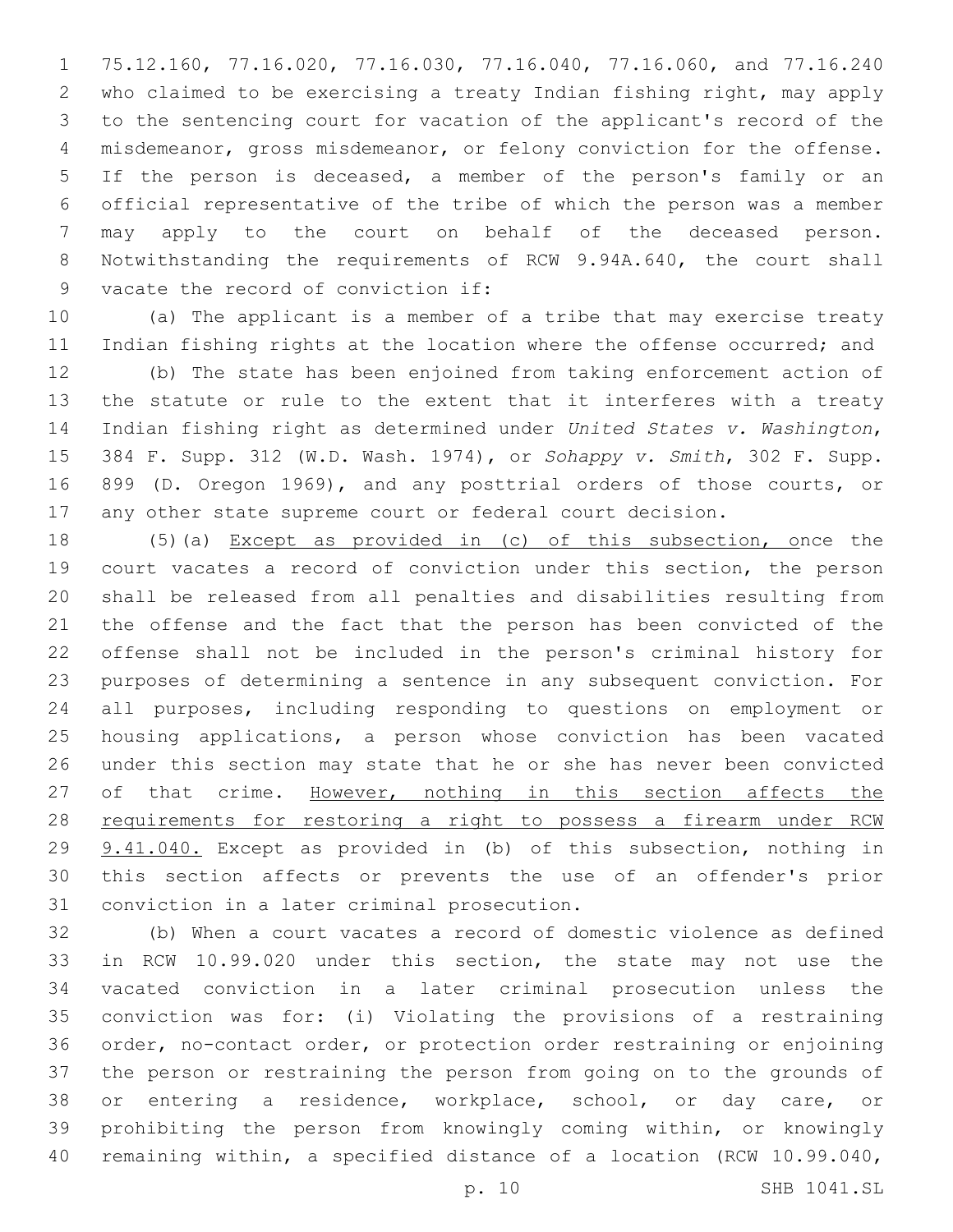10.99.050, 26.09.300, 26.10.220, ((26.26.138)) 26.26B.050, 26.44.063, 26.44.150, 26.50.060, 26.50.070, 26.50.130, 26.52.070, or 74.34.145); or (ii) stalking (RCW 9A.46.110). A vacated conviction under this section is not considered a conviction of such an offense for the 5 purposes of 27 C.F.R. 478.11.

 (((6) All costs incurred by the court and probation services shall be paid by the person making the motion to vacate the record unless a determination is made pursuant to chapter 10.101 RCW that 9 the person making the motion is indigent, at the time the motion is 10 brought.

 $(7)$ )) (c) A conviction vacated on or after the effective date of this section qualifies as a prior conviction for the purpose of charging a present recidivist offense as defined in RCW 9.94A.030 14 occurring on or after the effective date of this section.

 (6) The clerk of the court in which the vacation order is entered shall immediately transmit the order vacating the conviction to the Washington state patrol identification section and to the local police agency, if any, which holds criminal history information for the person who is the subject of the conviction. The Washington state patrol and any such local police agency shall immediately update 21 their records to reflect the vacation of the conviction, and shall transmit the order vacating the conviction to the federal bureau of investigation. A conviction that has been vacated under this section may not be disseminated or disclosed by the state patrol or local law enforcement agency to any person, except other criminal justice 26 enforcement agencies.

 **Sec. 5.** RCW 9.94A.030 and 2018 c 166 s 3 are each amended to read as follows:28

 Unless the context clearly requires otherwise, the definitions in 30 this section apply throughout this chapter.

 (1) "Board" means the indeterminate sentence review board created 32 under chapter 9.95 RCW.

 (2) "Collect," or any derivative thereof, "collect and remit," or 34 "collect and deliver," when used with reference to the department, means that the department, either directly or through a collection agreement authorized by RCW 9.94A.760, is responsible for monitoring and enforcing the offender's sentence with regard to the legal financial obligation, receiving payment thereof from the offender, and, consistent with current law, delivering daily the entire payment

p. 11 SHB 1041.SL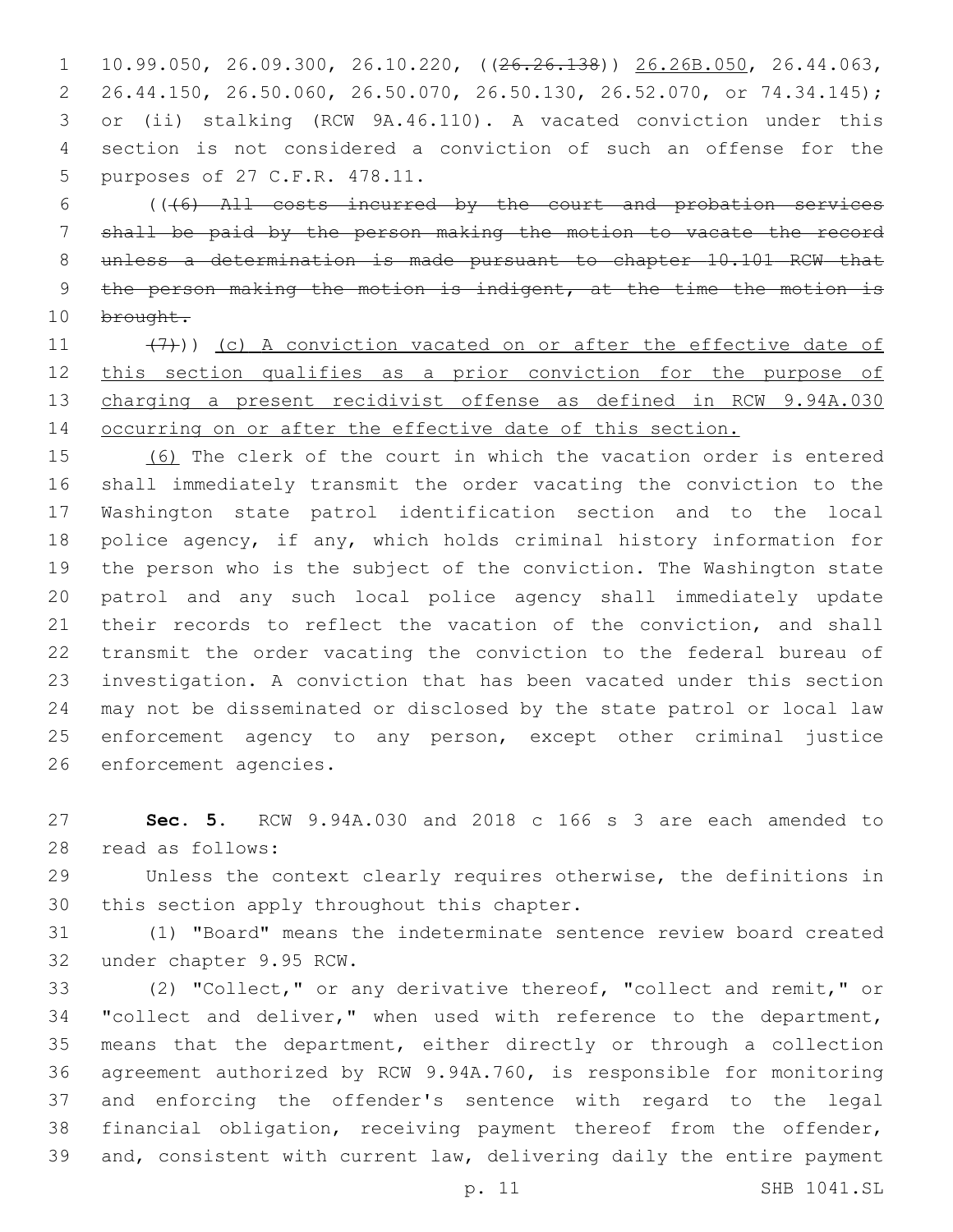to the superior court clerk without depositing it in a departmental 2 account.

(3) "Commission" means the sentencing guidelines commission.

 (4) "Community corrections officer" means an employee of the department who is responsible for carrying out specific duties in supervision of sentenced offenders and monitoring of sentence 7 conditions.

 (5) "Community custody" means that portion of an offender's sentence of confinement in lieu of earned release time or imposed as part of a sentence under this chapter and served in the community subject to controls placed on the offender's movement and activities 12 by the department.

 (6) "Community protection zone" means the area within eight hundred eighty feet of the facilities and grounds of a public or 15 private school.

 (7) "Community restitution" means compulsory service, without compensation, performed for the benefit of the community by the 18 offender.

(8) "Confinement" means total or partial confinement.

 (9) "Conviction" means an adjudication of guilt pursuant to Title 10 or 13 RCW and includes a verdict of guilty, a finding of guilty, 22 and acceptance of a plea of guilty.

 (10) "Crime-related prohibition" means an order of a court prohibiting conduct that directly relates to the circumstances of the 25 crime for which the offender has been convicted, and shall not be construed to mean orders directing an offender affirmatively to participate in rehabilitative programs or to otherwise perform affirmative conduct. However, affirmative acts necessary to monitor compliance with the order of a court may be required by the 30 department.

 (11) "Criminal history" means the list of a defendant's prior convictions and juvenile adjudications, whether in this state, in federal court, or elsewhere, and any issued certificates of restoration of opportunity pursuant to RCW 9.97.020.

 (a) The history shall include, where known, for each conviction (i) whether the defendant has been placed on probation and the length and terms thereof; and (ii) whether the defendant has been 38 incarcerated and the length of incarceration.

 (b) A conviction may be removed from a defendant's criminal history only if it is vacated pursuant to RCW 9.96.060, 9.94A.640,

p. 12 SHB 1041.SL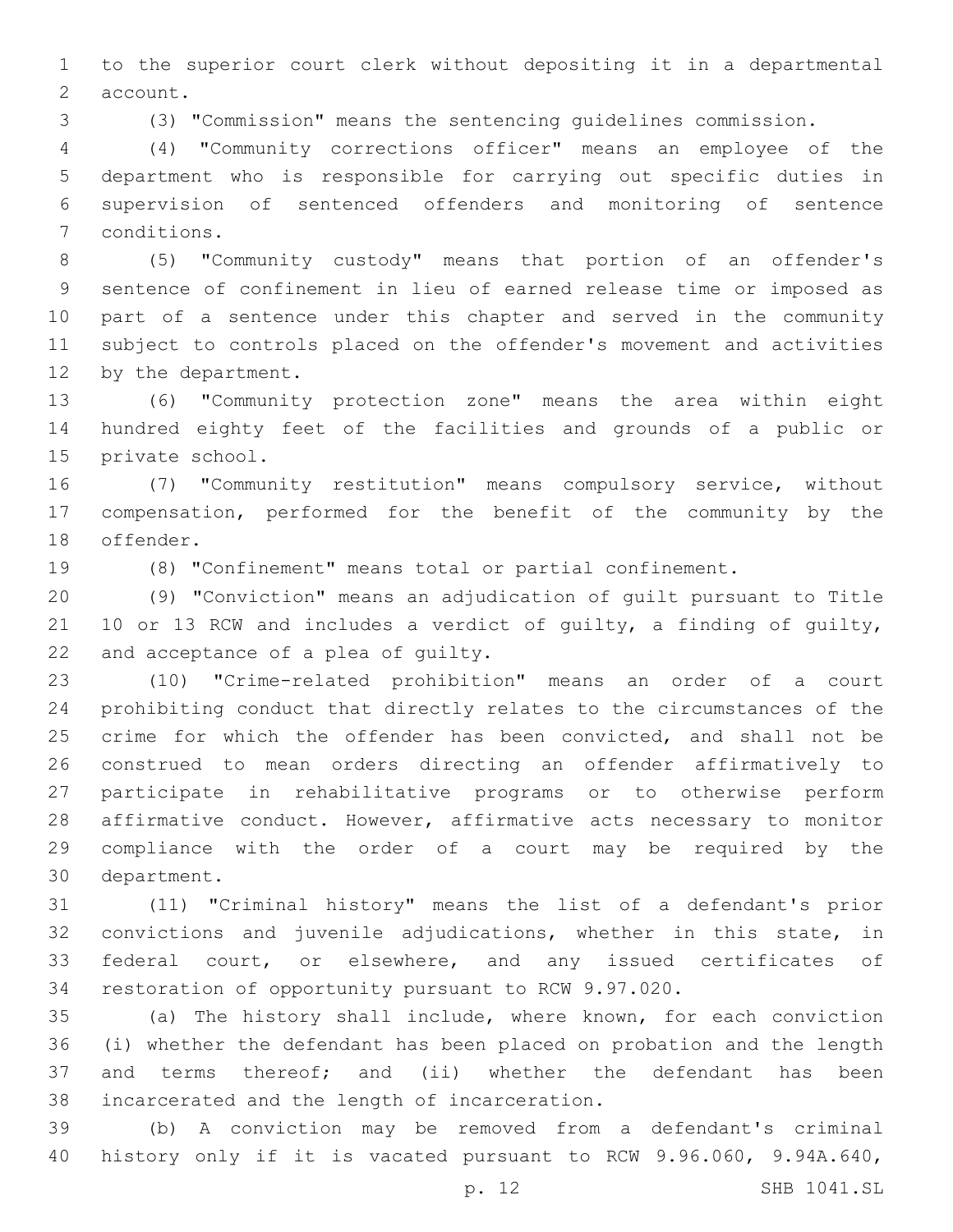9.95.240, or a similar out-of-state statute, or if the conviction has been vacated pursuant to a governor's pardon. However, when a defendant is charged with a recidivist offense, "criminal history" includes a vacated prior conviction for the sole purpose of establishing that such vacated prior conviction constitutes an element of the present recidivist offense as provided in RCW 9.94A.640(3)(b) and 9.96.060(5)(c).

 (c) The determination of a defendant's criminal history is distinct from the determination of an offender score. A prior conviction that was not included in an offender score calculated pursuant to a former version of the sentencing reform act remains 12 part of the defendant's criminal history.

 (12) "Criminal street gang" means any ongoing organization, association, or group of three or more persons, whether formal or informal, having a common name or common identifying sign or symbol, having as one of its primary activities the commission of criminal acts, and whose members or associates individually or collectively engage in or have engaged in a pattern of criminal street gang activity. This definition does not apply to employees engaged in concerted activities for their mutual aid and protection, or to the activities of labor and bona fide nonprofit organizations or their 22 members or agents.

 (13) "Criminal street gang associate or member" means any person who actively participates in any criminal street gang and who intentionally promotes, furthers, or assists in any criminal act by 26 the criminal street gang.

 (14) "Criminal street gang-related offense" means any felony or misdemeanor offense, whether in this state or elsewhere, that is committed for the benefit of, at the direction of, or in association with any criminal street gang, or is committed with the intent to promote, further, or assist in any criminal conduct by the gang, or is committed for one or more of the following reasons:

(a) To gain admission, prestige, or promotion within the gang;

 (b) To increase or maintain the gang's size, membership, prestige, dominance, or control in any geographical area;

 (c) To exact revenge or retribution for the gang or any member of the gang;

 (d) To obstruct justice, or intimidate or eliminate any witness 39 against the gang or any member of the gang;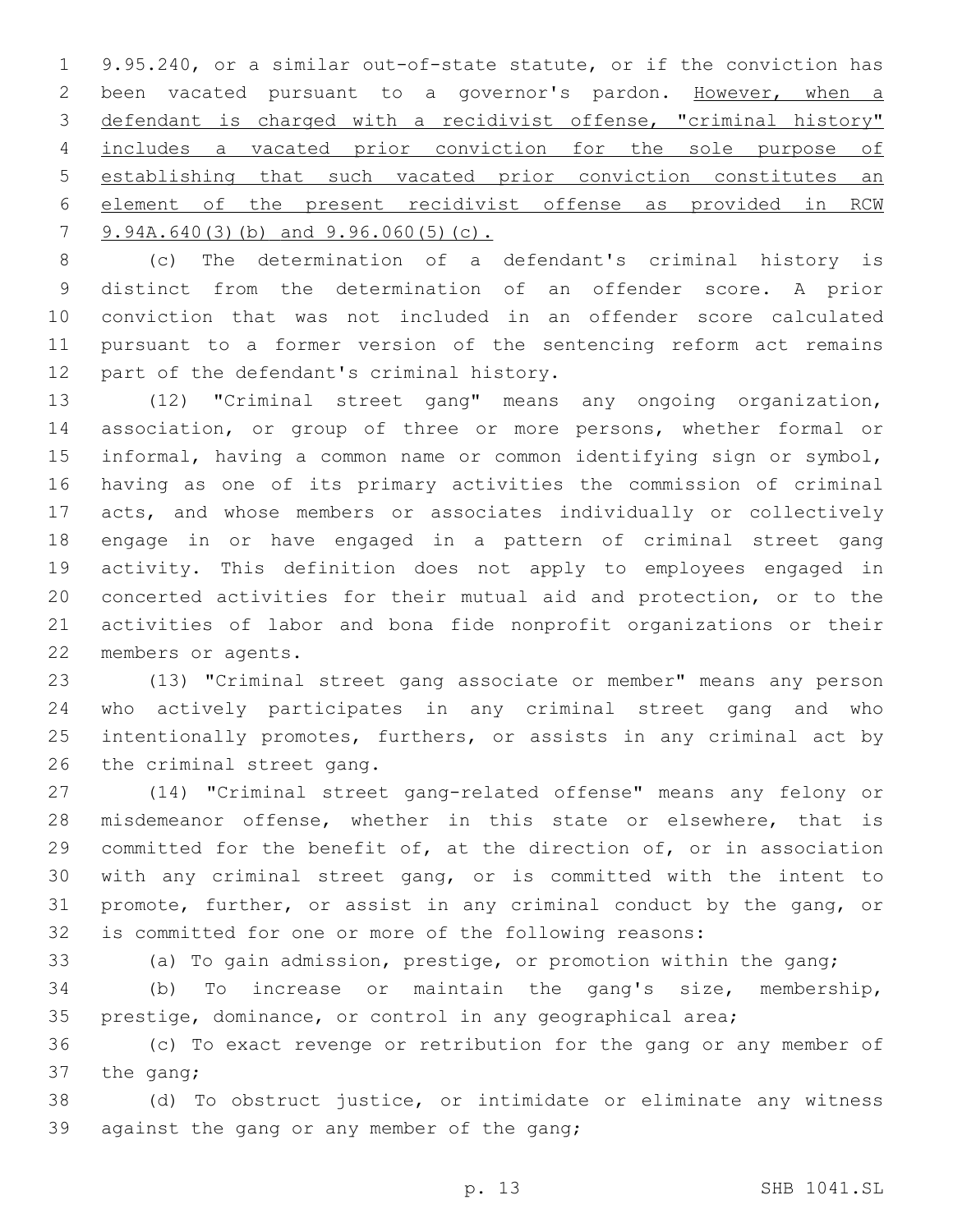(e) To directly or indirectly cause any benefit, aggrandizement, gain, profit, or other advantage for the gang, its reputation, 3 influence, or membership; or

 (f) To provide the gang with any advantage in, or any control or dominance over any criminal market sector, including, but not limited to, manufacturing, delivering, or selling any controlled substance (chapter 69.50 RCW); arson (chapter 9A.48 RCW); trafficking in stolen property (chapter 9A.82 RCW); promoting prostitution (chapter 9A.88 RCW); human trafficking (RCW 9A.40.100); promoting commercial sexual abuse of a minor (RCW 9.68A.101); or promoting pornography (chapter 11 9.68 RCW).

 (15) "Day fine" means a fine imposed by the sentencing court that equals the difference between the offender's net daily income and the reasonable obligations that the offender has for the support of the 15 offender and any dependents.

 (16) "Day reporting" means a program of enhanced supervision designed to monitor the offender's daily activities and compliance with sentence conditions, and in which the offender is required to report daily to a specific location designated by the department or 20 the sentencing court.

(17) "Department" means the department of corrections.

 (18) "Determinate sentence" means a sentence that states with exactitude the number of actual years, months, or days of total confinement, of partial confinement, of community custody, the number of actual hours or days of community restitution work, or dollars or terms of a legal financial obligation. The fact that an offender through earned release can reduce the actual period of confinement shall not affect the classification of the sentence as a determinate 29 sentence.

 (19) "Disposable earnings" means that part of the earnings of an offender remaining after the deduction from those earnings of any amount required by law to be withheld. For the purposes of this definition, "earnings" means compensation paid or payable for personal services, whether denominated as wages, salary, commission, bonuses, or otherwise, and, notwithstanding any other provision of law making the payments exempt from garnishment, attachment, or other process to satisfy a court-ordered legal financial obligation, specifically includes periodic payments pursuant to pension or retirement programs, or insurance policies of any type, but does not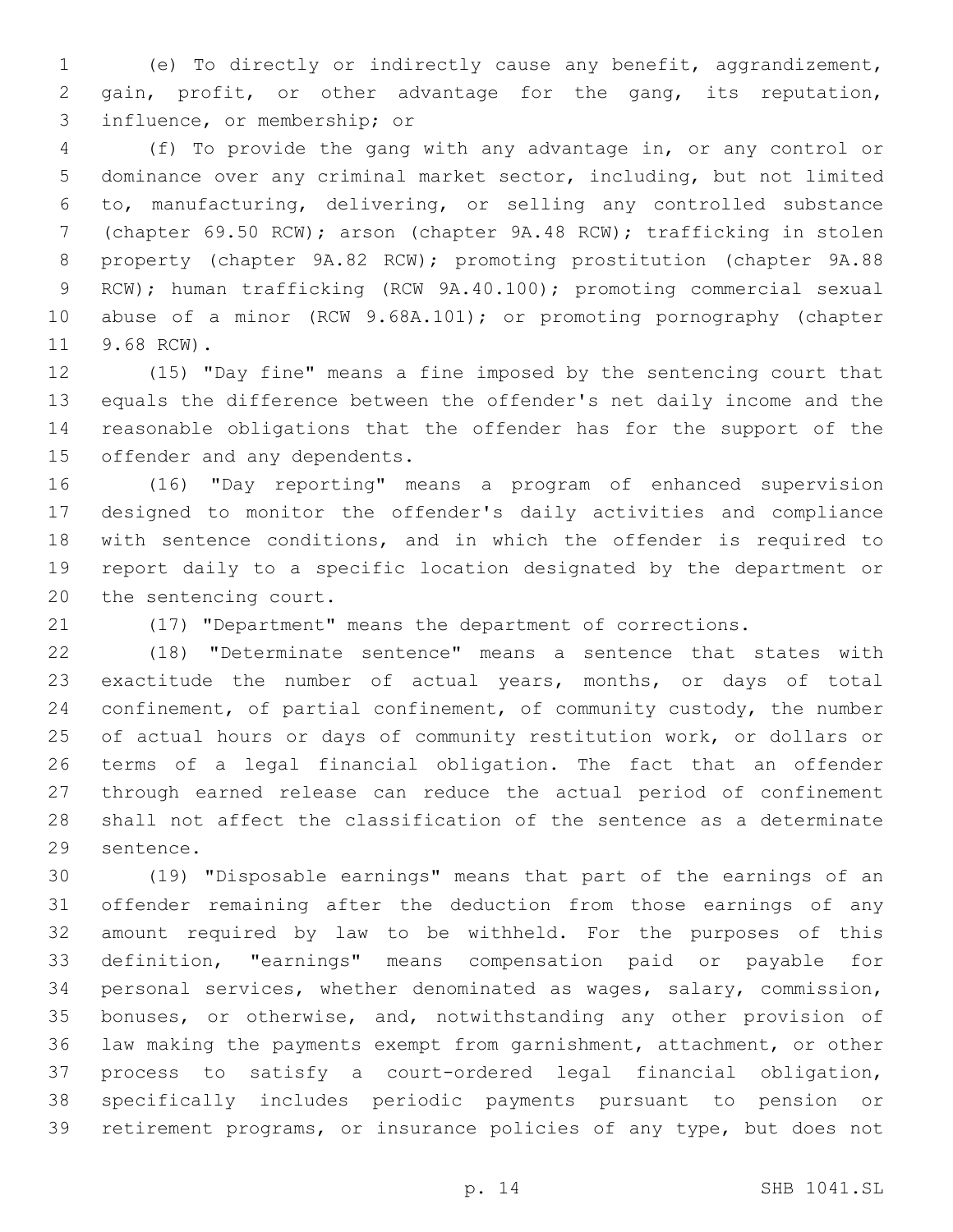include payments made under Title 50 RCW, except as provided in RCW 50.40.020 and 50.40.050, or Title 74 RCW.2

 (20) "Domestic violence" has the same meaning as defined in RCW 10.99.020 and 26.50.010.4

 (21) "Drug offender sentencing alternative" is a sentencing option available to persons convicted of a felony offense other than a violent offense or a sex offense and who are eligible for the 8 option under RCW 9.94A.660.

# 9 (22) "Drug offense" means:

 (a) Any felony violation of chapter 69.50 RCW except possession of a controlled substance (RCW 69.50.4013) or forged prescription for 12 a controlled substance (RCW 69.50.403);

 (b) Any offense defined as a felony under federal law that relates to the possession, manufacture, distribution, or 15 transportation of a controlled substance; or

 (c) Any out-of-state conviction for an offense that under the laws of this state would be a felony classified as a drug offense 18 under (a) of this subsection.

 (23) "Earned release" means earned release from confinement as 20 provided in RCW 9.94A.728.

 (24) "Electronic monitoring" means tracking the location of an individual, whether pretrial or posttrial, through the use of technology that is capable of determining or identifying the monitored individual's presence or absence at a particular location 25 including, but not limited to:

 (a) Radio frequency signaling technology, which detects if the monitored individual is or is not at an approved location and notifies the monitoring agency of the time that the monitored individual either leaves the approved location or tampers with or 30 removes the monitoring device; or

 (b) Active or passive global positioning system technology, which detects the location of the monitored individual and notifies the monitoring agency of the monitored individual's location.

34 (25) "Escape" means:

 (a) Sexually violent predator escape (RCW 9A.76.115), escape in the first degree (RCW 9A.76.110), escape in the second degree (RCW 9A.76.120), willful failure to return from furlough (RCW 72.66.060), willful failure to return from work release (RCW 72.65.070), or willful failure to be available for supervision by the department 40 while in community custody (RCW 72.09.310); or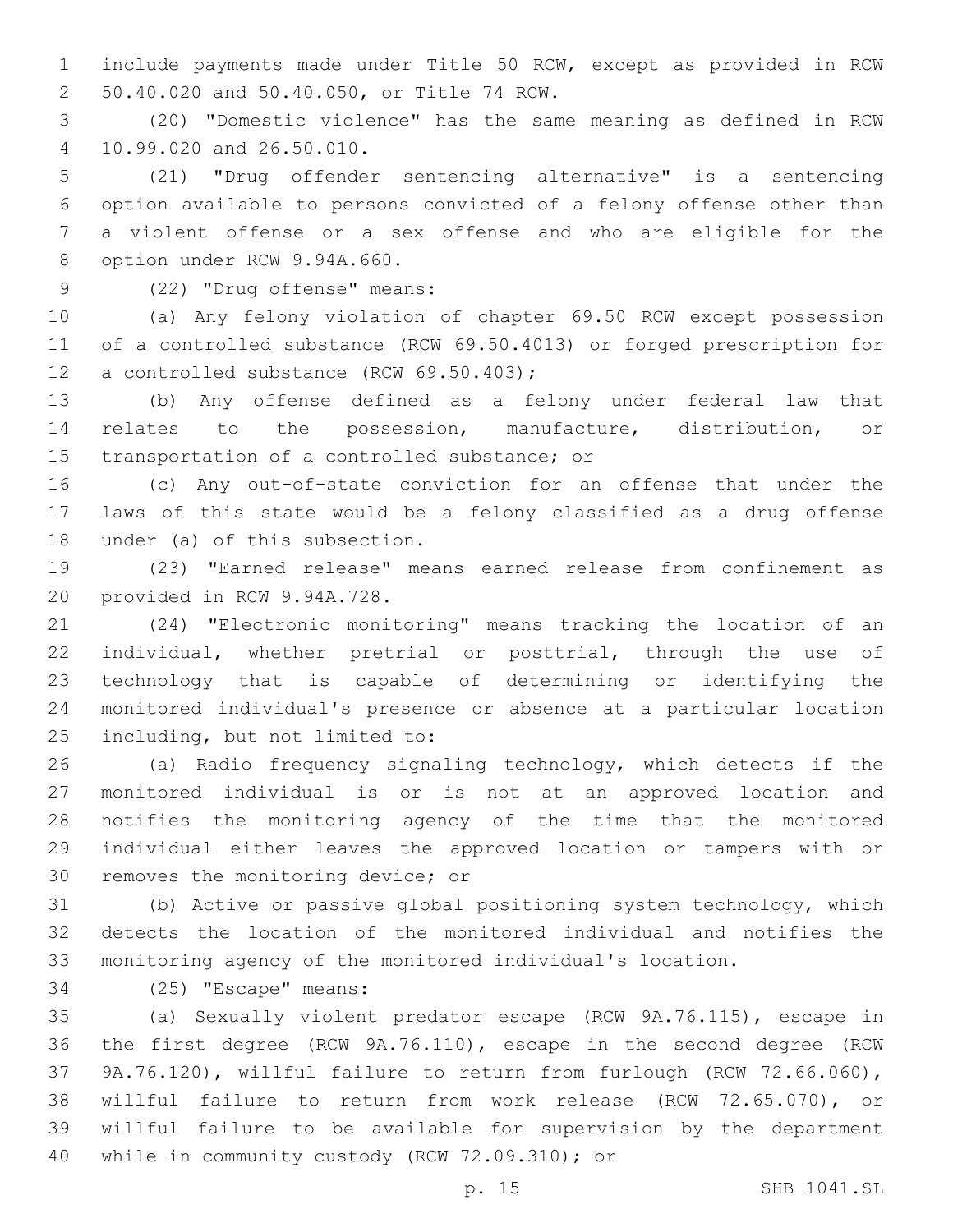(b) Any federal or out-of-state conviction for an offense that under the laws of this state would be a felony classified as an 3 escape under (a) of this subsection.

(26) "Felony traffic offense" means:4

 (a) Vehicular homicide (RCW 46.61.520), vehicular assault (RCW 46.61.522), eluding a police officer (RCW 46.61.024), felony hit-and- run injury-accident (RCW 46.52.020(4)), felony driving while under 8 the influence of intoxicating liquor or any drug (RCW 46.61.502(6)), or felony physical control of a vehicle while under the influence of intoxicating liquor or any drug (RCW 46.61.504(6)); or

 (b) Any federal or out-of-state conviction for an offense that under the laws of this state would be a felony classified as a felony 13 traffic offense under (a) of this subsection.

 (27) "Fine" means a specific sum of money ordered by the sentencing court to be paid by the offender to the court over a 16 specific period of time.

 (28) "First-time offender" means any person who has no prior convictions for a felony and is eligible for the first-time offender 19 waiver under RCW 9.94A.650.

 (29) "Home detention" is a subset of electronic monitoring and means a program of partial confinement available to offenders wherein the offender is confined in a private residence twenty-four hours a day, unless an absence from the residence is approved, authorized, or otherwise permitted in the order by the court or other supervising 25 agency that ordered home detention, and the offender is subject to 26 electronic monitoring.

 (30) "Homelessness" or "homeless" means a condition where an individual lacks a fixed, regular, and adequate nighttime residence and who has a primary nighttime residence that is:

 (a) A supervised, publicly or privately operated shelter designed 31 to provide temporary living accommodations;

 (b) A public or private place not designed for, or ordinarily used as, a regular sleeping accommodation for human beings; or

 (c) A private residence where the individual stays as a transient 35 invitee.

 (31) "Legal financial obligation" means a sum of money that is ordered by a superior court of the state of Washington for legal financial obligations which may include restitution to the victim, statutorily imposed crime victims' compensation fees as assessed pursuant to RCW 7.68.035, court costs, county or interlocal drug

p. 16 SHB 1041.SL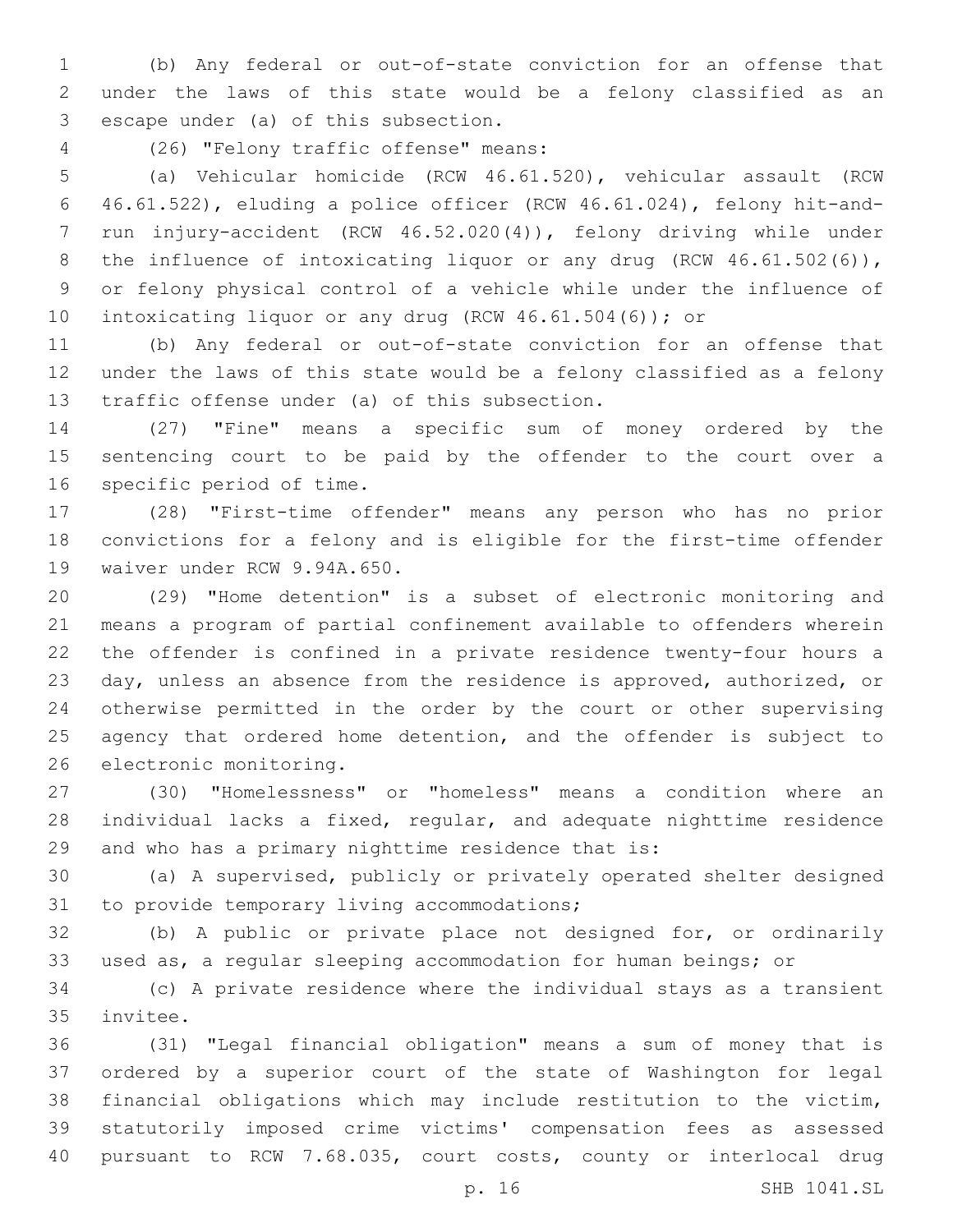funds, court-appointed attorneys' fees, and costs of defense, fines, and any other financial obligation that is assessed to the offender as a result of a felony conviction. Upon conviction for vehicular assault while under the influence of intoxicating liquor or any drug, RCW 46.61.522(1)(b), or vehicular homicide while under the influence of intoxicating liquor or any drug, RCW 46.61.520(1)(a), legal financial obligations may also include payment to a public agency of the expense of an emergency response to the incident resulting in the 9 conviction, subject to RCW 38.52.430.

10 (32) "Minor child" means a biological or adopted child of the 11 offender who is under age eighteen at the time of the offender's 12 current offense.

13 (33) "Most serious offense" means any of the following felonies 14 or a felony attempt to commit any of the following felonies:

15 (a) Any felony defined under any law as a class A felony or 16 criminal solicitation of or criminal conspiracy to commit a class A 17 felony;

- 
- 18 (b) Assault in the second degree;
- 19 (c) Assault of a child in the second degree;
- 20 (d) Child molestation in the second degree;
- 21 (e) Controlled substance homicide;
- 22 (f) Extortion in the first degree;
- 23 (g) Incest when committed against a child under age fourteen;
- 24 (h) Indecent liberties;
- 25 (i) Kidnapping in the second degree;
- 26 (j) Leading organized crime;
- 27 (k) Manslaughter in the first degree;
- 28 (1) Manslaughter in the second degree;
- 29 (m) Promoting prostitution in the first degree;
- 30 (n) Rape in the third degree;
- 31 (o) Robbery in the second degree;
- 32 (p) Sexual exploitation;

 (q) Vehicular assault, when caused by the operation or driving of a vehicle by a person while under the influence of intoxicating liquor or any drug or by the operation or driving of a vehicle in a 36 reckless manner;

 (r) Vehicular homicide, when proximately caused by the driving of any vehicle by any person while under the influence of intoxicating liquor or any drug as defined by RCW 46.61.502, or by the operation 40 of any vehicle in a reckless manner;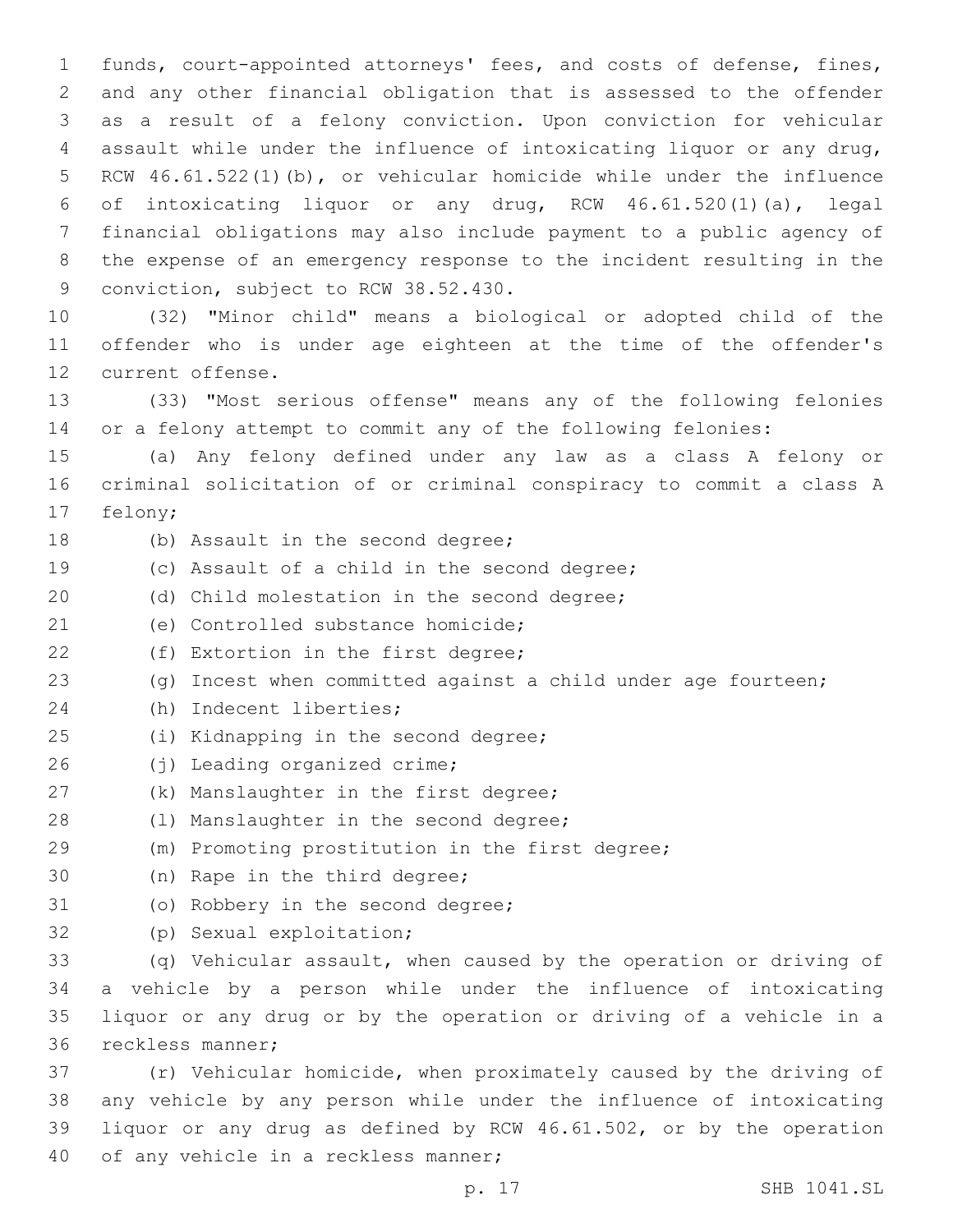(s) Any other class B felony offense with a finding of sexual 2 motivation;

 (t) Any other felony with a deadly weapon verdict under RCW 9.94A.825;4

 (u) Any felony offense in effect at any time prior to December 2, 1993, that is comparable to a most serious offense under this subsection, or any federal or out-of-state conviction for an offense that under the laws of this state would be a felony classified as a 9 most serious offense under this subsection;

 (v)(i) A prior conviction for indecent liberties under RCW 9A.44.100(1) (a), (b), and (c), chapter 260, Laws of 1975 1st ex. sess. as it existed until July 1, 1979, RCW 9A.44.100(1) (a), (b), and (c) as it existed from July 1, 1979, until June 11, 1986, and RCW 9A.44.100(1) (a), (b), and (d) as it existed from June 11, 1986, 15 until July 1, 1988;

 (ii) A prior conviction for indecent liberties under RCW 9A.44.100(1)(c) as it existed from June 11, 1986, until July 1, 1988, if: (A) The crime was committed against a child under the age of fourteen; or (B) the relationship between the victim and perpetrator is included in the definition of indecent liberties under RCW 9A.44.100(1)(c) as it existed from July 1, 1988, through July 27, 1997, or RCW 9A.44.100(1) (d) or (e) as it existed from July 25, 23 1993, through July 27, 1997;

 (w) Any out-of-state conviction for a felony offense with a finding of sexual motivation if the minimum sentence imposed was ten years or more; provided that the out-of-state felony offense must be comparable to a felony offense under this title and Title 9A RCW and the out-of-state definition of sexual motivation must be comparable to the definition of sexual motivation contained in this section.

 (34) "Nonviolent offense" means an offense which is not a violent 31 offense.

 (35) "Offender" means a person who has committed a felony established by state law and is eighteen years of age or older or is less than eighteen years of age but whose case is under superior court jurisdiction under RCW 13.04.030 or has been transferred by the appropriate juvenile court to a criminal court pursuant to RCW 13.40.110. In addition, for the purpose of community custody requirements under this chapter, "offender" also means a misdemeanant or gross misdemeanant probationer ordered by a superior court to probation pursuant to RCW 9.92.060, 9.95.204, or 9.95.210 and

p. 18 SHB 1041.SL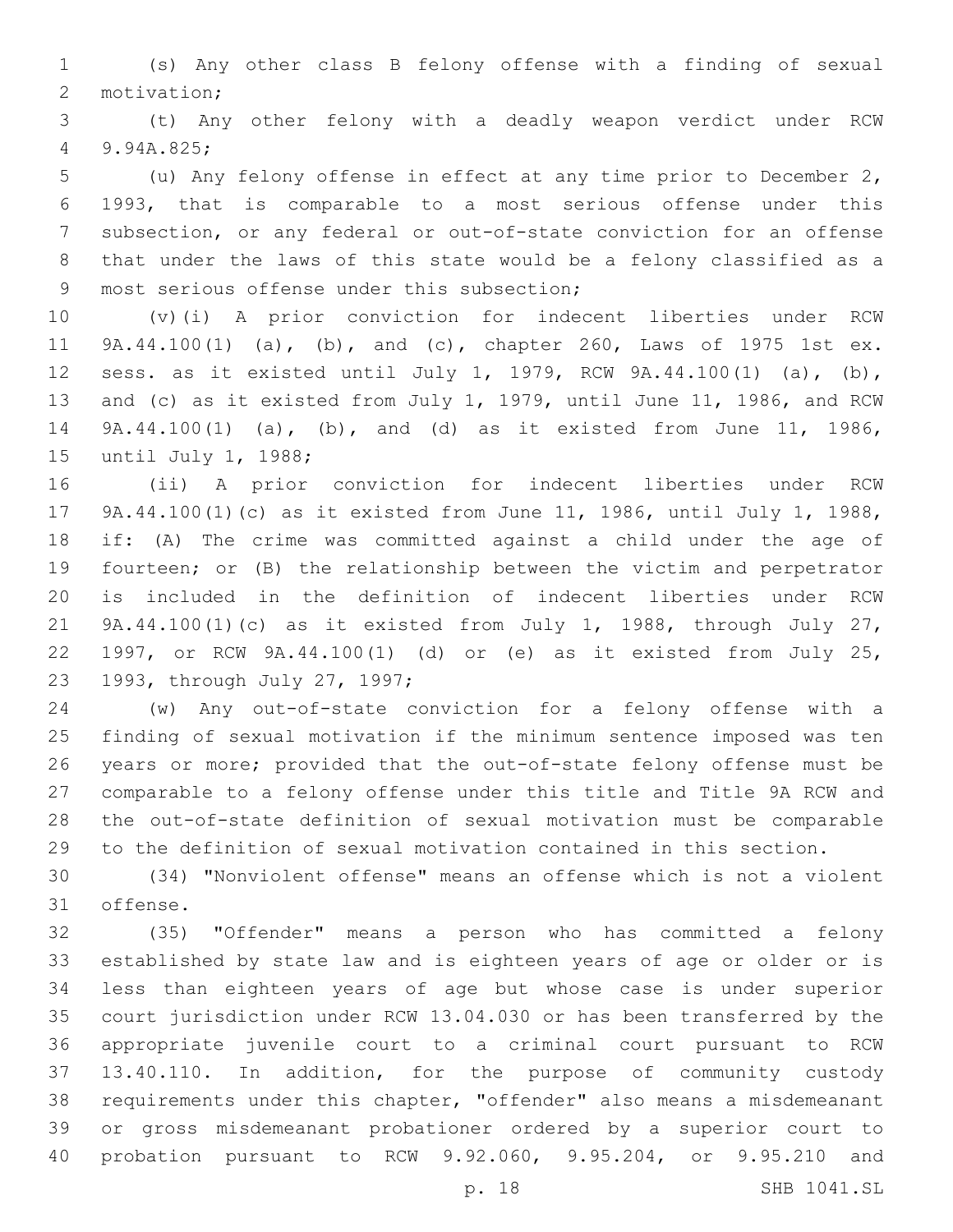supervised by the department pursuant to RCW 9.94A.501 and 9.94A.5011. Throughout this chapter, the terms "offender" and 3 "defendant" are used interchangeably.

 (36) "Partial confinement" means confinement for no more than one year in a facility or institution operated or utilized under contract by the state or any other unit of government, or, if home detention, electronic monitoring, or work crew has been ordered by the court or home detention has been ordered by the department as part of the parenting program or the graduated reentry program, in an approved residence, for a substantial portion of each day with the balance of the day spent in the community. Partial confinement includes work release, home detention, work crew, electronic monitoring, and a combination of work crew, electronic monitoring, and home detention.

(37) "Pattern of criminal street gang activity" means:

 (a) The commission, attempt, conspiracy, or solicitation of, or any prior juvenile adjudication of or adult conviction of, two or more of the following criminal street gang-related offenses:

 (i) Any "serious violent" felony offense as defined in this section, excluding Homicide by Abuse (RCW 9A.32.055) and Assault of a 20 Child 1 (RCW 9A.36.120);

 (ii) Any "violent" offense as defined by this section, excluding 22 Assault of a Child 2 (RCW 9A.36.130);

 (iii) Deliver or Possession with Intent to Deliver a Controlled 24 Substance (chapter 69.50 RCW);

 (iv) Any violation of the firearms and dangerous weapon act 26 (chapter 9.41 RCW);

27  $(v)$  Theft of a Firearm (RCW  $9A.56.300$ );

(vi) Possession of a Stolen Firearm (RCW 9A.56.310);

29 (vii) Malicious Harassment (RCW 9A.36.080);

 (viii) Harassment where a subsequent violation or deadly threat 31 is made (RCW 9A.46.020(2)(b));

(ix) Criminal Gang Intimidation (RCW 9A.46.120);

 (x) Any felony conviction by a person eighteen years of age or older with a special finding of involving a juvenile in a felony 35 offense under RCW 9.94A.833;

36 (xi) Residential Burglary (RCW 9A.52.025);

37 (xii) Burglary 2 (RCW 9A.52.030);

38 (xiii) Malicious Mischief 1 (RCW 9A.48.070);

39 (xiv) Malicious Mischief 2 (RCW 9A.48.080);

(xv) Theft of a Motor Vehicle (RCW 9A.56.065);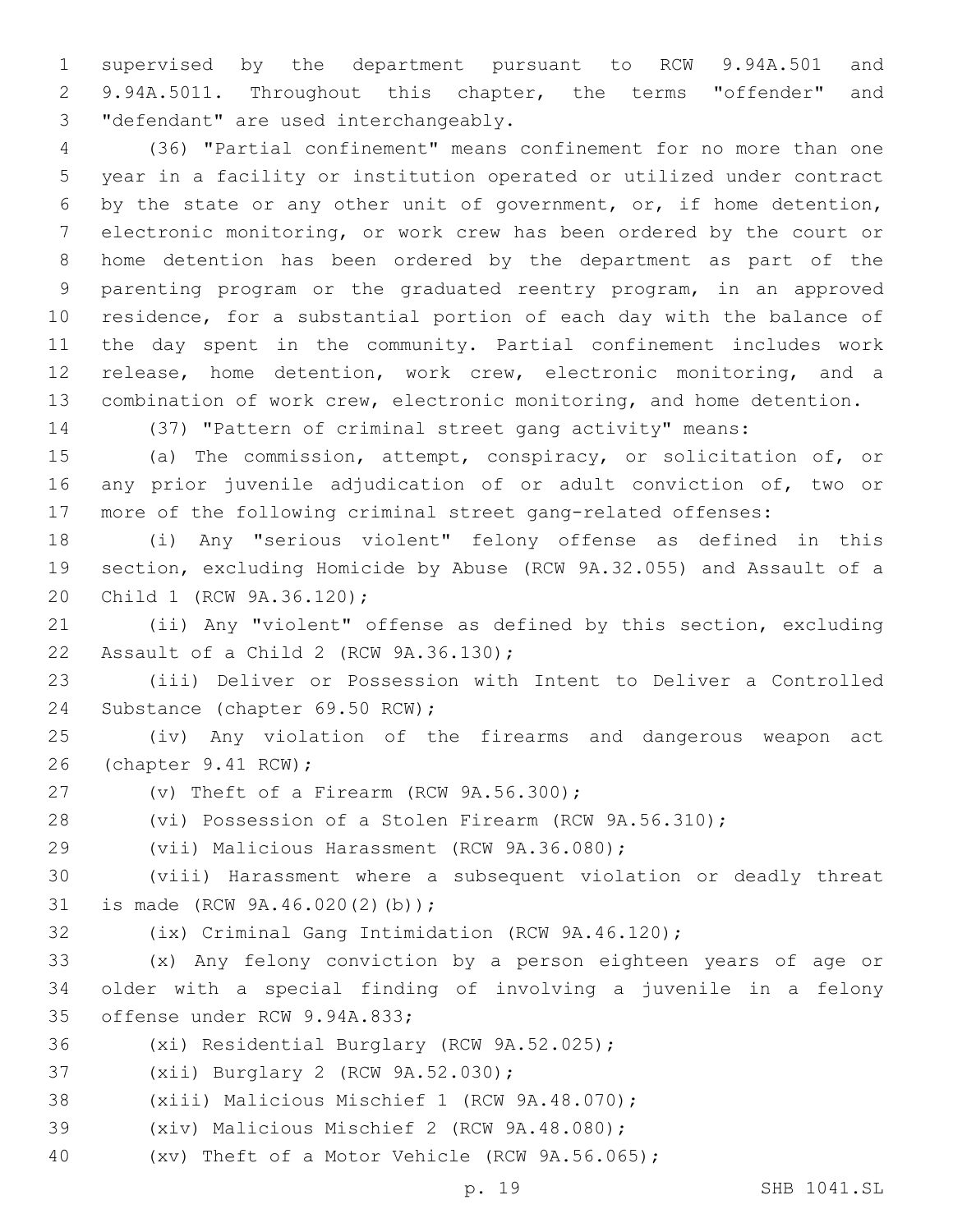- (xvi) Possession of a Stolen Motor Vehicle (RCW 9A.56.068);
- (xvii) Taking a Motor Vehicle Without Permission 1 (RCW 3  $9A.56.070$ ;
- (xviii) Taking a Motor Vehicle Without Permission 2 (RCW 5  $9A.56.075$ ;
- (xix) Extortion 1 (RCW 9A.56.120);6
- 7 (xx) Extortion 2 (RCW 9A.56.130);
- 8 (xxi) Intimidating a Witness (RCW 9A.72.110);

(xxii) Tampering with a Witness (RCW 9A.72.120);

- (xxiii) Reckless Endangerment (RCW 9A.36.050);
- 11 (xxiv) Coercion (RCW 9A.36.070);
- (xxv) Harassment (RCW 9A.46.020); or12
- 13 (xxvi) Malicious Mischief 3 (RCW 9A.48.090);
- (b) That at least one of the offenses listed in (a) of this subsection shall have occurred after July 1, 2008;
- (c) That the most recent committed offense listed in (a) of this subsection occurred within three years of a prior offense listed in 18 (a) of this subsection; and
- (d) Of the offenses that were committed in (a) of this subsection, the offenses occurred on separate occasions or were 21 committed by two or more persons.
- 

(38) "Persistent offender" is an offender who:

 (a)(i) Has been convicted in this state of any felony considered 24 a most serious offense; and

 (ii) Has, before the commission of the offense under (a) of this subsection, been convicted as an offender on at least two separate occasions, whether in this state or elsewhere, of felonies that under the laws of this state would be considered most serious offenses and would be included in the offender score under RCW 9.94A.525; provided that of the two or more previous convictions, at least one conviction must have occurred before the commission of any of the other most serious offenses for which the offender was previously convicted; or

 (b)(i) Has been convicted of: (A) Rape in the first degree, rape of a child in the first degree, child molestation in the first degree, rape in the second degree, rape of a child in the second degree, or indecent liberties by forcible compulsion; (B) any of the following offenses with a finding of sexual motivation: Murder in the first degree, murder in the second degree, homicide by abuse, kidnapping in the first degree, kidnapping in the second degree, assault in the first degree, assault in the second degree, assault of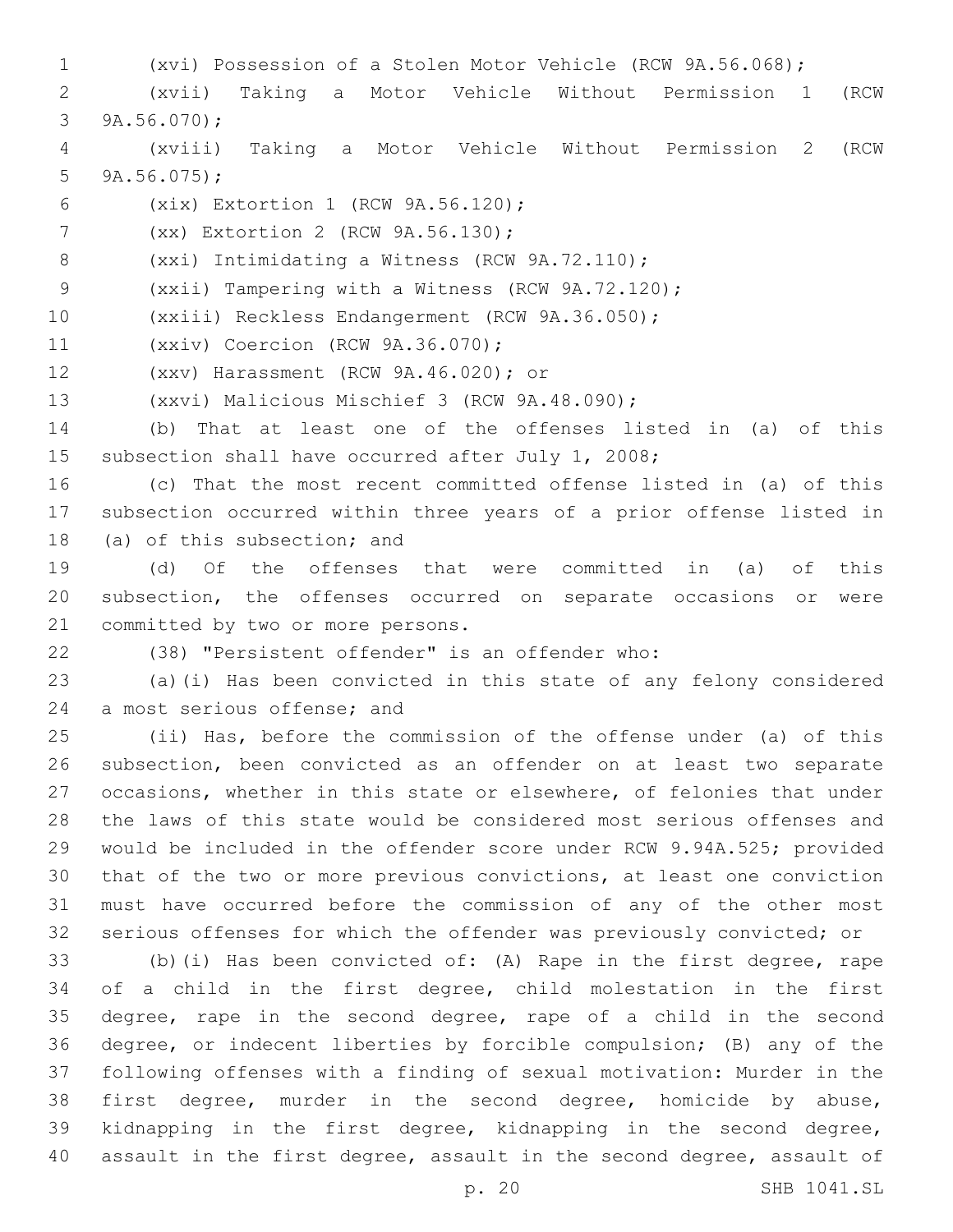a child in the first degree, assault of a child in the second degree, or burglary in the first degree; or (C) an attempt to commit any 3 crime listed in this subsection (38)(b)(i); and

 (ii) Has, before the commission of the offense under (b)(i) of this subsection, been convicted as an offender on at least one occasion, whether in this state or elsewhere, of an offense listed in (b)(i) of this subsection or any federal or out-of-state offense or offense under prior Washington law that is comparable to the offenses listed in (b)(i) of this subsection. A conviction for rape of a child in the first degree constitutes a conviction under (b)(i) of this subsection only when the offender was sixteen years of age or older when the offender committed the offense. A conviction for rape of a child in the second degree constitutes a conviction under (b)(i) of this subsection only when the offender was eighteen years of age or 15 older when the offender committed the offense.

 (39) "Predatory" means: (a) The perpetrator of the crime was a stranger to the victim, as defined in this section; (b) the perpetrator established or promoted a relationship with the victim prior to the offense and the victimization of the victim was a significant reason the perpetrator established or promoted the relationship; or (c) the perpetrator was: (i) A teacher, counselor, volunteer, or other person in authority in any public or private school and the victim was a student of the school under his or her authority or supervision. For purposes of this subsection, "school" does not include home-based instruction as defined in RCW 28A.225.010; (ii) a coach, trainer, volunteer, or other person in authority in any recreational activity and the victim was a participant in the activity under his or her authority or supervision; (iii) a pastor, elder, volunteer, or other person in authority in any church or religious organization, and the victim was a member or participant of the organization under his or her 32 authority; or (iv) a teacher, counselor, volunteer, or other person in authority providing home-based instruction and the victim was a student receiving home-based instruction while under his or her authority or supervision. For purposes of this subsection: (A) "Home- based instruction" has the same meaning as defined in RCW 28A.225.010; and (B) "teacher, counselor, volunteer, or other person in authority" does not include the parent or legal guardian of the 39 victim.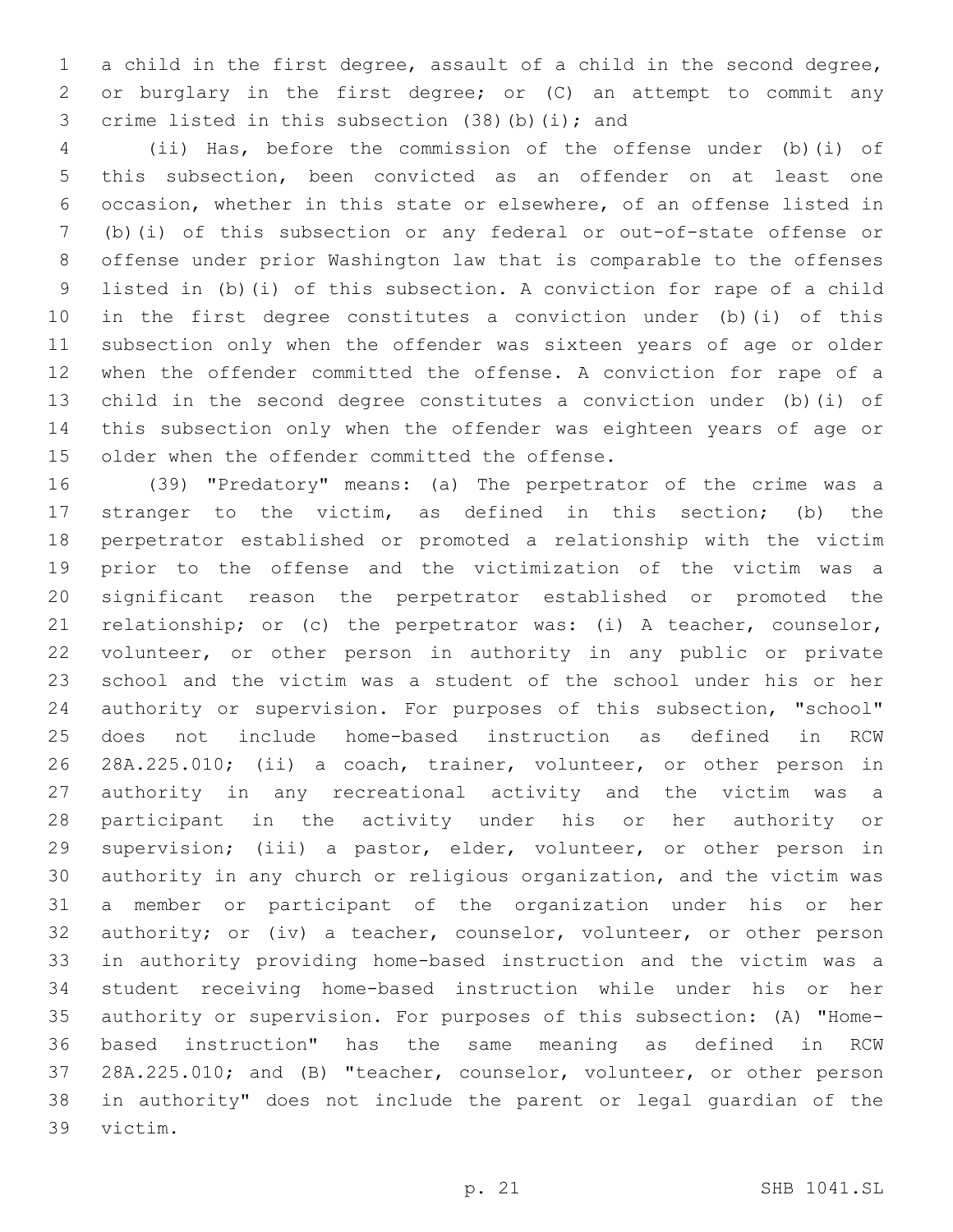(40) "Private school" means a school regulated under chapter 2 28A.195 or 28A.205 RCW.

(41) "Public school" has the same meaning as in RCW 28A.150.010.

(42) "Repetitive domestic violence offense" means any:

 (a)(i) Domestic violence assault that is not a felony offense 6 under RCW 9A.36.041;

 (ii) Domestic violence violation of a no-contact order under 8 chapter 10.99 RCW that is not a felony offense;

 (iii) Domestic violence violation of a protection order under 10 chapter 26.09, 26.10, ((26.26)) 26.26B, or 26.50 RCW that is not a 11 felony offense;

 (iv) Domestic violence harassment offense under RCW 9A.46.020 13 that is not a felony offense; or

 (v) Domestic violence stalking offense under RCW 9A.46.110 that 15 is not a felony offense; or

 (b) Any federal, out-of-state, tribal court, military, county, or municipal conviction for an offense that under the laws of this state would be classified as a repetitive domestic violence offense under 19 (a) of this subsection.

 (43) "Restitution" means a specific sum of money ordered by the sentencing court to be paid by the offender to the court over a specified period of time as payment of damages. The sum may include 23 both public and private costs.

 (44) "Risk assessment" means the application of the risk instrument recommended to the department by the Washington state institute for public policy as having the highest degree of predictive accuracy for assessing an offender's risk of reoffense.

(45) "Serious traffic offense" means:28

 (a) Nonfelony driving while under the influence of intoxicating liquor or any drug (RCW 46.61.502), nonfelony actual physical control while under the influence of intoxicating liquor or any drug (RCW 46.61.504), reckless driving (RCW 46.61.500), or hit-and-run an 33 attended vehicle (RCW 46.52.020(5)); or

 (b) Any federal, out-of-state, county, or municipal conviction for an offense that under the laws of this state would be classified as a serious traffic offense under (a) of this subsection.

 (46) "Serious violent offense" is a subcategory of violent 38 offense and means:

39 (a)(i) Murder in the first degree;

40 (ii) Homicide by abuse;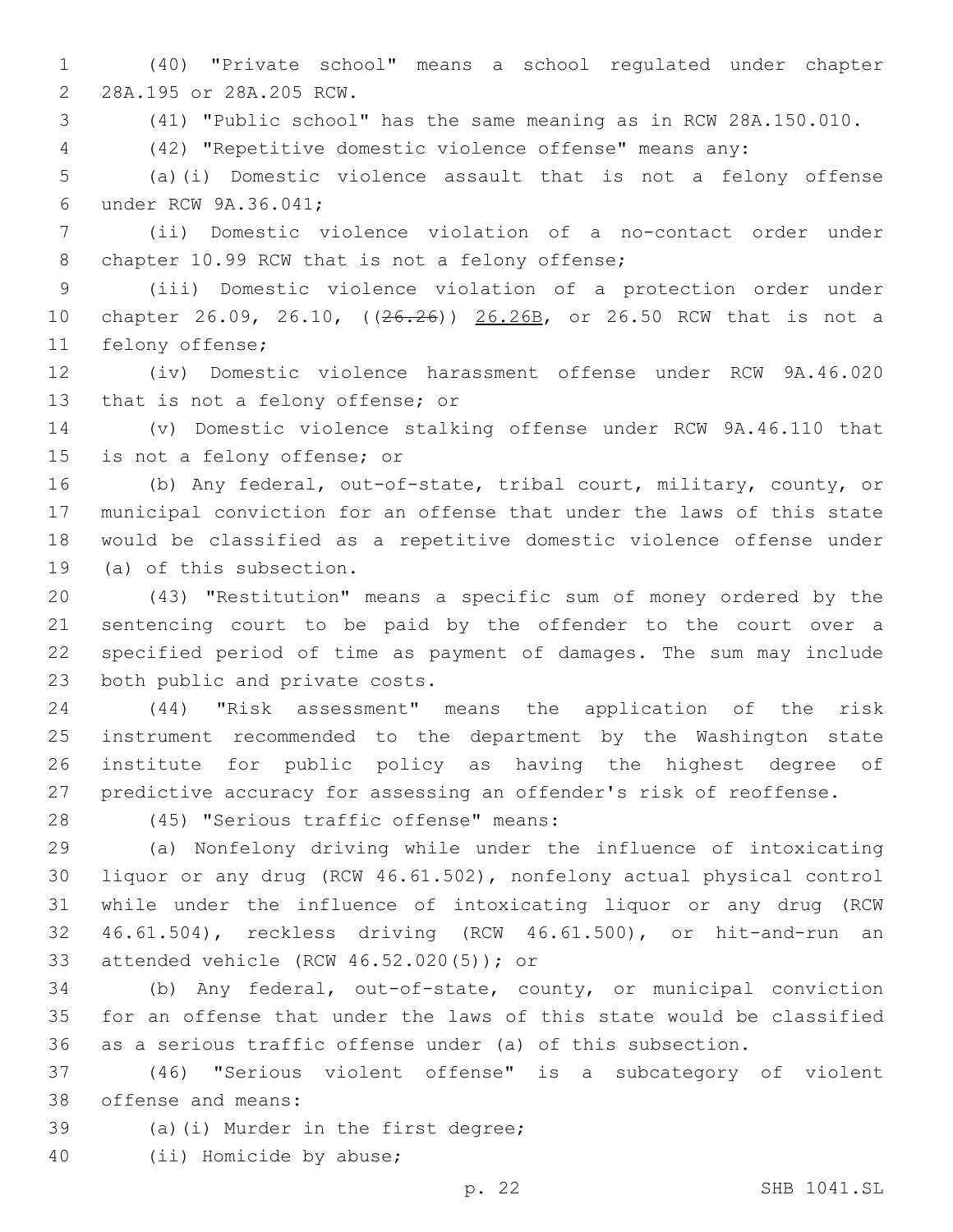1 (iii) Murder in the second degree;

(iv) Manslaughter in the first degree;2

3 (v) Assault in the first degree;

(vi) Kidnapping in the first degree;4

5 (vii) Rape in the first degree;

(viii) Assault of a child in the first degree; or

 (ix) An attempt, criminal solicitation, or criminal conspiracy to 8 commit one of these felonies; or

 (b) Any federal or out-of-state conviction for an offense that under the laws of this state would be a felony classified as a serious violent offense under (a) of this subsection.

12 (47) "Sex offense" means:

 (a)(i) A felony that is a violation of chapter 9A.44 RCW other 14 than RCW 9A.44.132;

15 (ii) A violation of RCW 9A.64.020;

 (iii) A felony that is a violation of chapter 9.68A RCW other 17 than RCW 9.68A.080;

 (iv) A felony that is, under chapter 9A.28 RCW, a criminal attempt, criminal solicitation, or criminal conspiracy to commit such 20 crimes; or

 (v) A felony violation of RCW 9A.44.132(1) (failure to register as a sex offender) if the person has been convicted of violating RCW 9A.44.132(1) (failure to register as a sex offender) or 9A.44.130 prior to June 10, 2010, on at least one prior occasion;

 (b) Any conviction for a felony offense in effect at any time prior to July 1, 1976, that is comparable to a felony classified as a 27 sex offense in (a) of this subsection;

 (c) A felony with a finding of sexual motivation under RCW 29 9.94A.835 or 13.40.135; or

 (d) Any federal or out-of-state conviction for an offense that under the laws of this state would be a felony classified as a sex 32 offense under (a) of this subsection.

 (48) "Sexual motivation" means that one of the purposes for which the defendant committed the crime was for the purpose of his or her 35 sexual gratification.

 (49) "Standard sentence range" means the sentencing court's discretionary range in imposing a nonappealable sentence.

 (50) "Statutory maximum sentence" means the maximum length of time for which an offender may be confined as punishment for a crime as prescribed in chapter 9A.20 RCW, RCW 9.92.010, the statute

p. 23 SHB 1041.SL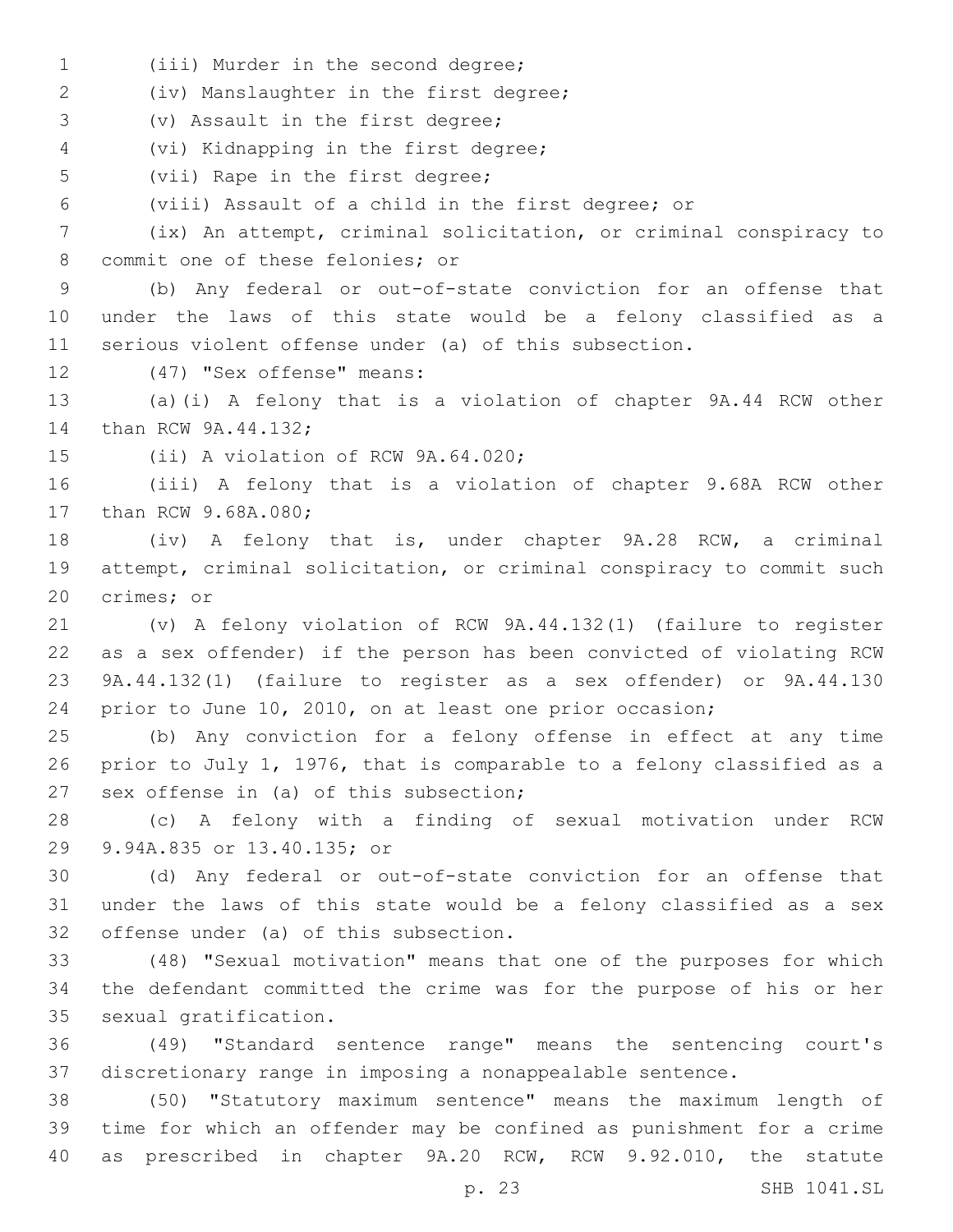1 defining the crime, or other statute defining the maximum penalty for 2 a crime.

3 (51) "Stranger" means that the victim did not know the offender twenty-four hours before the offense.4

 (52) "Total confinement" means confinement inside the physical boundaries of a facility or institution operated or utilized under contract by the state or any other unit of government for twenty-four hours a day, or pursuant to RCW 72.64.050 and 72.64.060.

 (53) "Transition training" means written and verbal instructions and assistance provided by the department to the offender during the two weeks prior to the offender's successful completion of the work ethic camp program. The transition training shall include instructions in the offender's requirements and obligations during 14 the offender's period of community custody.

15 (54) "Victim" means any person who has sustained emotional, 16 psychological, physical, or financial injury to person or property as 17 a direct result of the crime charged.

18 (55) "Violent offense" means:

19 (a) Any of the following felonies:

20 (i) Any felony defined under any law as a class A felony or an 21 attempt to commit a class A felony;

22 (ii) Criminal solicitation of or criminal conspiracy to commit a 23 class A felony;

24 (iii) Manslaughter in the first degree;

- 25 (iv) Manslaughter in the second degree;
- 26 (v) Indecent liberties if committed by forcible compulsion;
- 27 (vi) Kidnapping in the second degree;
- 28 (vii) Arson in the second degree;
- 29 (viii) Assault in the second degree;

30 (ix) Assault of a child in the second degree;

- 31 (x) Extortion in the first degree;
- 32 (xi) Robbery in the second degree;
- 33 (xii) Drive-by shooting;

 (xiii) Vehicular assault, when caused by the operation or driving of a vehicle by a person while under the influence of intoxicating liquor or any drug or by the operation or driving of a vehicle in a 37 reckless manner; and

38 (xiv) Vehicular homicide, when proximately caused by the driving 39 of any vehicle by any person while under the influence of